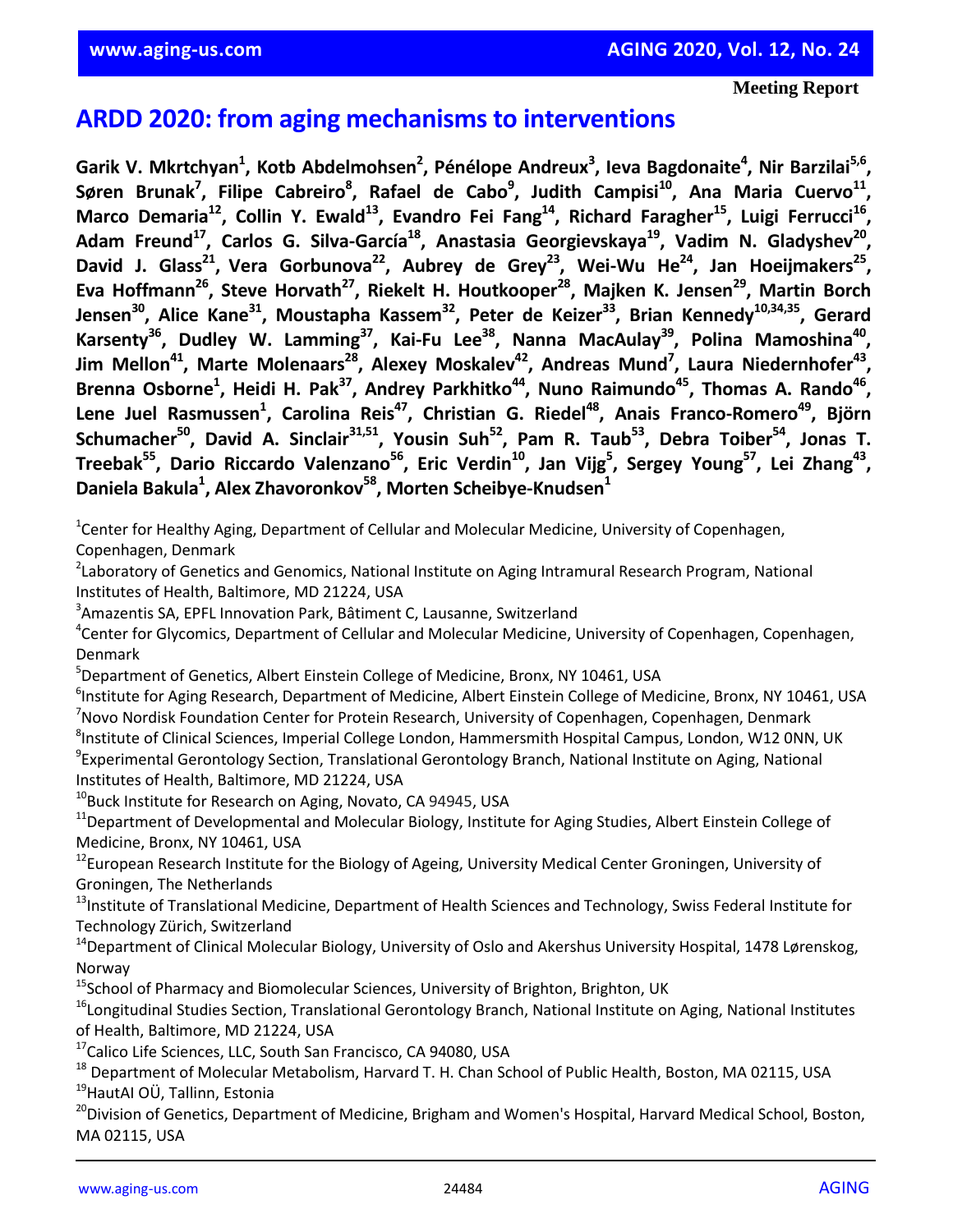<sup>21</sup>Regeneron Pharmaceuticals Inc., Tarrytown, NY 10591, USA

<sup>22</sup> Departments of Biology and Medicine, University of Rochester, Rochester, NY 14627, USA

<sup>23</sup>SENS Research Foundation, Mountain View, CA 94041, USA

<sup>24</sup>Human Longevity Inc., San Diego, CA 92121, USA

<sup>25</sup>Department of Genetics, Erasmus MC, University Medical Center Rotterdam, Rotterdam, The Netherlands <sup>26</sup>DNRF Center for Chromosome Stability, Department of Cellular and Molecular Medicine, Faculty of Health Sciences, University of Copenhagen, Copenhagen, Denmark

<sup>27</sup>Human Genetics, David Geffen School of Medicine, University of California, Los Angeles, CA 90095, USA <sup>28</sup>Laboratory Genetic Metabolic Diseases, Amsterdam UMC, University of Amsterdam, Amsterdam, The **Netherlands** 

<sup>29</sup> Section of Epidemiology, Department of Public Health, University of Copenhagen, Copenhagen, Denmark <sup>30</sup>Gordian Biotechnology, San Francisco, CA 94107, USA

<sup>31</sup>Blavatnik Institute, Department of Genetics, Paul F. Glenn Center for Biology of Aging Research at Harvard Medical School, Boston, MA 02115, USA

<sup>32</sup>Molecular Endocrinology Unit, Department of Endocrinology, University Hospital of Odense and University of Southern Denmark, Odense, Denmark

<sup>33</sup>Department of Molecular Cancer Research, Center for Molecular Medicine, Division of Biomedical Genetics, University Medical Center Utrecht, Utrecht University, Utrecht, The Netherlands

<sup>34</sup>Departments of Biochemistry and Physiology, Yong Loo Lin School of Medicine, National University Singapore, Singapore

<sup>35</sup> Centre for Healthy Ageing, National University Healthy System, Singapore

<sup>36</sup>Department of Genetics and Development, Columbia University Medical Center, New York, NY 10032, USA

<sup>37</sup>Department of Medicine, University of Wisconsin-Madison and William S. Middleton Memorial Veterans Hospital, Madison, WI 53792, USA

<sup>38</sup>Sinovation Ventures and Sinovation AI Institute, Beijing, China

<sup>39</sup> Department of Neuroscience, University of Copenhagen, Denmark

<sup>40</sup>Deep Longevity Inc., Hong Kong Science and Technology Park, Hong Kong

<sup>41</sup>Juvenescence Limited, Douglas, Isle of Man, UK

<sup>42</sup>Institute of Biology of FRC Komi Science Center of Ural Division of RAS, Syktyvkar, Russia

<sup>43</sup>Institute on the Biology of Aging and Metabolism, Department of Biochemistry, Molecular Biology and

Biophysics, University of Minnesota, Minneapolis, MN 55455, USA

<sup>44</sup>University of Pittsburgh, Pittsburgh, PA 15260, USA

<sup>45</sup>Institute of Cellular Biochemistry, University Medical Center Goettingen, Goettingen, Germany

<sup>46</sup>Department of Neurology and Neurological Sciences and Paul F. Glenn Center for the Biology of Aging, Stanford University School of Medicine, Stanford, CA 94305, USA

<sup>47</sup>OneSkin Inc., San Francisco, CA 94107, USA

<sup>48</sup>Department of Biosciences and Nutrition, Karolinska Institute, Stockholm, Sweden

<sup>49</sup>Department of Biomedical Sciences, University of Padova, Italy

<sup>50</sup>Institute for Genome Stability in Ageing and Disease, Medical Faculty, University of Cologne, Cologne, Germany

<sup>51</sup>Department of Pharmacology, School of Medical Sciences, The University of New South Wales, Sydney, NSW, Australia

<sup>52</sup>Departments of Obstetrics and Gynecology, Genetics and Development, Columbia University, New York, NY 10027, USA

<sup>53</sup>Division of Cardiovascular Medicine, University of California, San Diego, CA 92093, USA

<sup>54</sup>Department of Life Sciences, Ben-Gurion University of the Negev, Beer Sheva, Israel

<sup>55</sup>Novo Nordisk Foundation Center for Basic Metabolic Research, University of Copenhagen, Copenhagen, Denmark

<sup>56</sup>Max Planck Institute for Biology of Ageing, Cologne, Germany

<sup>57</sup>Longevity Vision Fund, New York, NY 10022, USA

<sup>58</sup>Insilico Medicine, Hong Kong Science and Technology Park, Hong Kong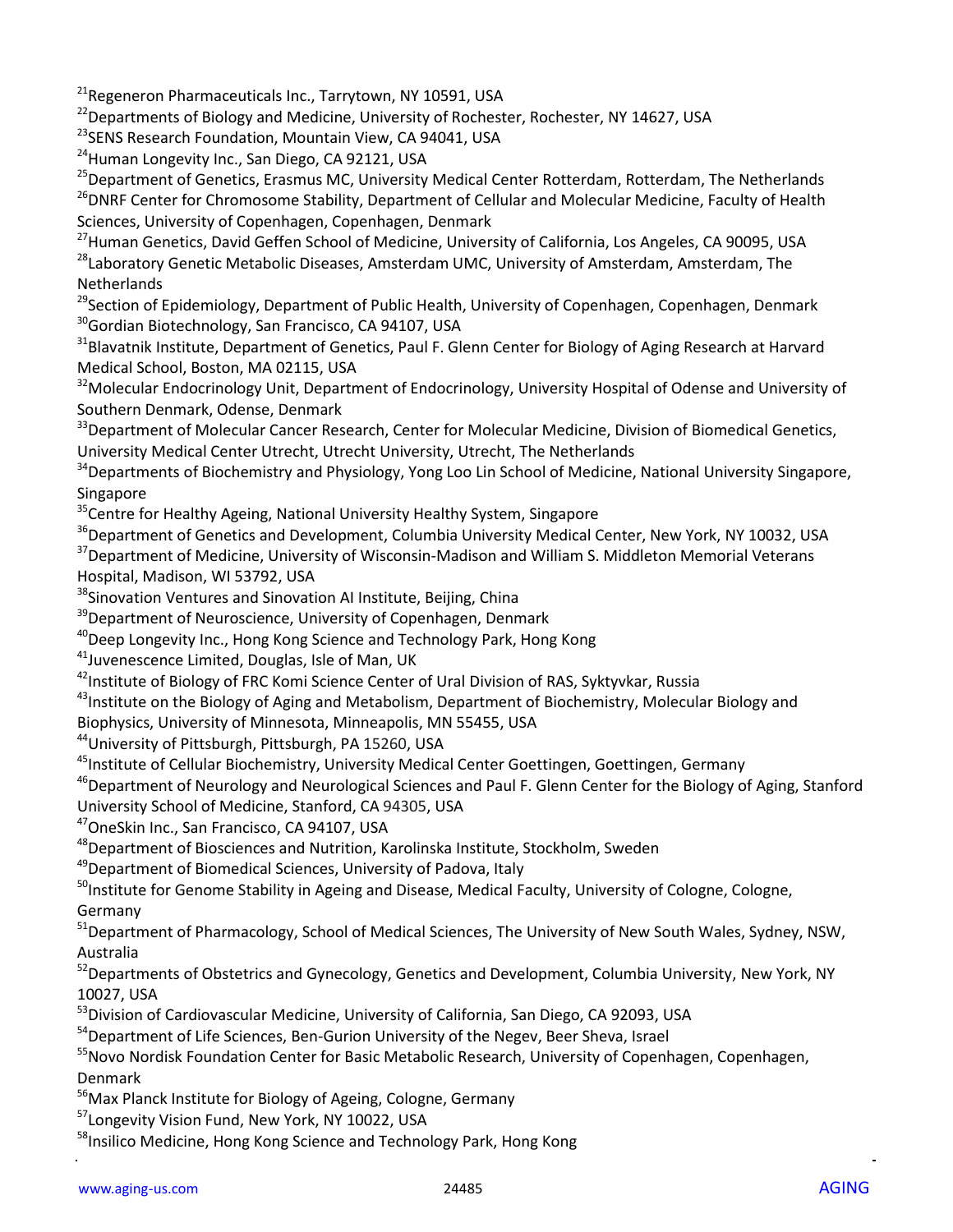**Correspondence to:** Morten Scheibye-Knudsen; **email:** mscheibye@sund.ku.dk **Keywords:** aging, interventions, drug discovery, artificial intelligence **Received:** November 24, 2020 **Accepted:** December 12, 2020 **Published:** December 30, 2020

**Copyright:** © 2020 Mkrtchyan et al. This is an open access article distributed under the terms of the Creative Commons Attribution License (CC BY 3.0), which permits unrestricted use, distribution, and reproduction in any medium, provided the original author and source are credited.

# **ABSTRACT**

**Aging is emerging as a druggable target with growing interest from academia, industry and investors. New technologies such as artificial intelligence and advanced screening techniques, as well as a strong influence from the industry sector may lead to novel discoveries to treat age-related diseases. The present review summarizes presentations from the 7 th Annual Aging Research and Drug Discovery (ARDD) meeting, held online** on the 1<sup>st</sup> to 4<sup>th</sup> of September 2020. The meeting covered topics related to new methodologies to study aging, **knowledge about basic mechanisms of longevity, latest interventional strategies to target the aging process as** well as discussions about the impact of aging research on society and economy. More than 2000 participants and 65 speakers joined the meeting and we already look forward to an even larger meeting next year. Please mark your calendars for the 8<sup>th</sup> ARDD meeting that is scheduled for the 31<sup>st</sup> of August to 3<sup>rd</sup> of September, 2021, **at Columbia University, USA.**

# **INTRODUCTION**

A tremendous growth in the proportion of elderly people raises a range of challenges to societies worldwide. Healthy aging should therefore be a main priority for all countries across the globe. However, science behind the study of age-associated diseases is increasing and common molecular mechanisms that could be used to dissect longevity pathways and develop safe and effective interventions for aging are being explored. In this regard, novel methodologies using the power of artificial intelligence (AI) are emerging to cope with the massive amount of data that are becoming available [1]. A collaborative effort based on transfer of technology and knowledge between academia and industry is also needed to accelerate aging discoveries and facilitate better transition of effective interventions into clinics. To accelerate this, the Aging Research and Drug Discovery (ARDD) meeting was founded seven years ago in Basel, Switzerland. This year's meeting, organized by Alex Zhavoronkov, Insilico Medicine, Morten Scheibye-Knudsen, University of Copenhagen and Daniela Bakula, University of Copenhagen, was particularly challenging due to the ongoing COVID-19 pandemic. The  $7<sup>th</sup>$  ARDD meeting,  $1<sup>st</sup>$  to  $4<sup>th</sup>$  of September 2020, moved online with local hosting at the University of Copenhagen. We were very fortunate to have 65 fantastic speakers and more than 2200 'ARDDists' (Figure 1). This report provides an overview of the presentations covering topics on some of the latest methodologies to study aging, molecular characterization of longevity pathways, existing aging interventions and the importance of aging research for the global society and economy.

#### **Novel approaches to study aging**

The progress in discoveries of basic mechanisms of aging as well as development of novel interventional strategies depends primarily on approaches and tools that are used in the lab. During the last couple of decades, methodological strategies for emerging big data from various cell-, tissue- and organ-types have accelerated towards development of high-throughput screening techniques and computational approaches using the power of artificial intelligence [1]. However, despite the capacity of data analysis, existing methods are constantly improving and becoming integrated as a part of intervention-screening platforms. Martin Borch Jensen, Gordian Biotechnology, San Francisco, USA, presented their approach for conducting highthroughput screens of many therapies in a single animal, using single-cell sequencing. By identifying cells within a diseased tissue that appear healthy after receiving one of many interventions, they are able to test *in vivo*  efficacy of therapies much faster than traditional drug development. Another achievement in the development of advanced technology has been made in the area of proteomics, discussed by Andreas Mund, University of Copenhagen, Denmark. In particular, single cell proteomes can be analysed to extract valuable information regarding disease mechanisms. Its integration with multiplexed imaging of human-derived tissue samples and deep learning techniques enables the creation of an advanced deep visual proteomics pipeline for discovery of novel biomarkers and effective therapeutics that could potentially be used in clinics [2]. Further, Ieva Bagdonaite, University of Copenhagen,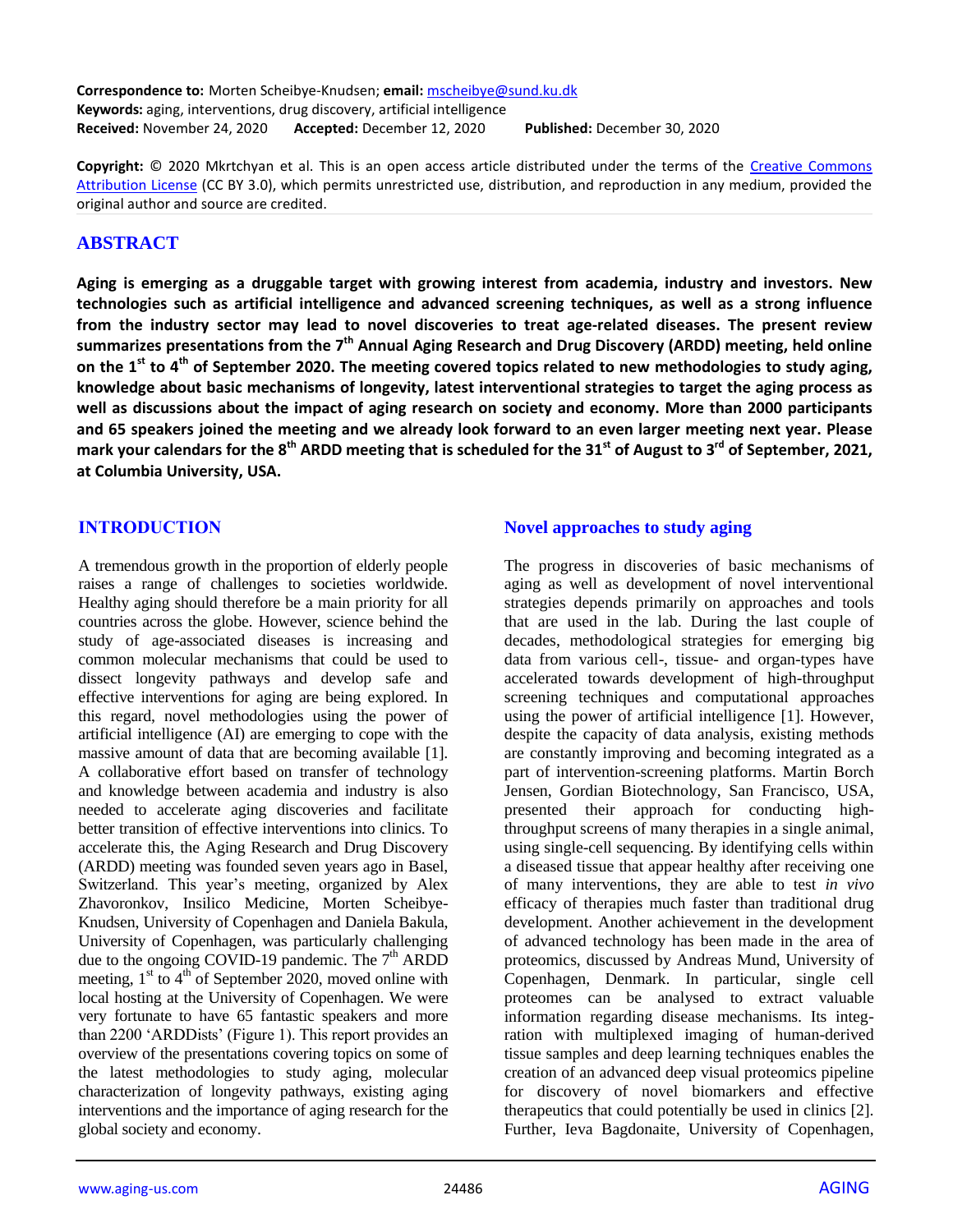Denmark, underlined the value of investigating protein glycosylation that undergoes dynamic changes in ageassociated diseases, as well as highlighted the importance of mapping complex glycoproteome using advanced quantitative proteomics for both developing efficient therapies and biomarker discovery [3].

Benefits of omics-based big data analysis were also presented by Christian Riedel, Karolinska Institutet, Sweden, who developed an advanced screening approach for geroprotector discovery. In this approach, screening of novel compounds is based on the transcriptome analysis of human tissues from people of varying ages and the application of machine learning to create age classifiers that predict biological age [4]. He looks for compounds that can shift transcriptomes of "older"

towards "younger" tissues and thereby identifies drug candidates with potential geroprotective capabilities. Transcriptomics and other omics-based tools are also actively used by Vadim Gladyshev"s team, Brigham and Women"s Hospital, Harvard Medical School, USA. Particularly, comparative analysis of global transcriptomics and metabolomics data across species with different lifespan, across known longevity interventions, and across cell types with different lifespan can be used to develop an unbiased approach for the discovery of novel longevity interventions [5, 6]. Such approach can be intensely applied to determine the relationship among different types of interventions and its association with lifespan extension [7]. Identification of common signatures of longevity also raises great opportunities for high-throughput screening for novel



**Figure 1. Statistics from ARDD2020.**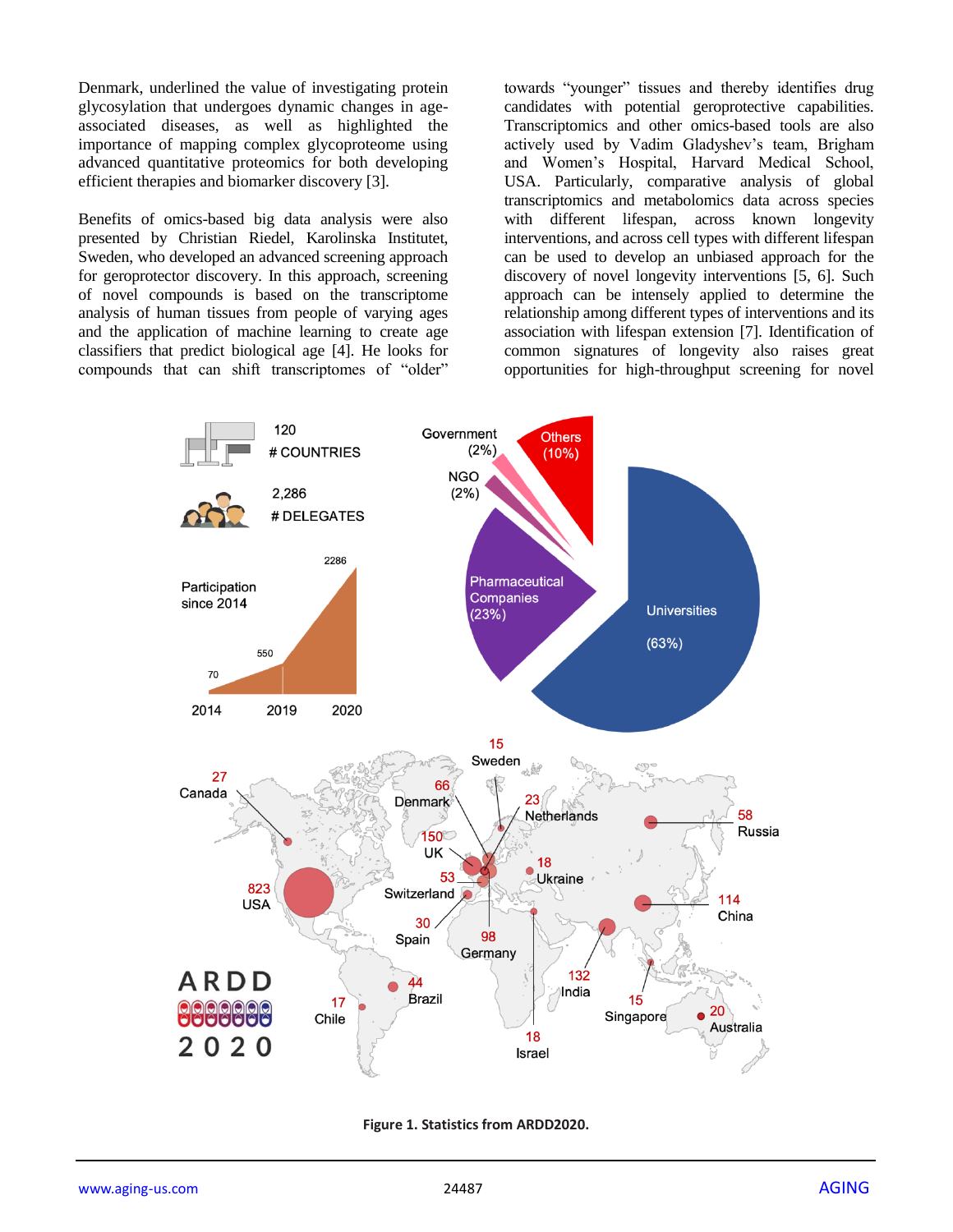compounds that are candidates for lifespan extension. Besides interventions, genetic studies enable the identification of novel factors contributing to aging. Using available genotyping data and genetic traits from two human cohort studies, ultra-rare damaging mutations were identified including rarest protein-truncating variants that negatively affect lifespan and healthspan [8]. Interestingly, genetic variation that supports longevity is also protective against COVID-19, which emerges as a disease of aging [9, 10]. A genetic approach to understand aging in humans was also described by Yousin Suh, Columbia University, USA. Studies of common and rare genetic variants in centenarians can be used to dissect longevity-associated genetic variants that may potentially be applied to understand the molecular basis of healthy aging as well as to develop new therapies for improving healthspan [11, 12].

Novel animal models are also being explored for the study of aging. Dario Riccardo Valenzano, Max Planck Institute for Biology of Ageing, Cologne, Germany, demonstrated how host-microbiota interactions can be important determinants for maintaining homeostasis and modulating lifespan using the short-lived model organism African turquoise killifish [13, 14]. He showed that fecal transplantation of young microbiota to old animals rescued age-dependent decrease in abundance of microbiota and extended the lifespan of the fish. Modulation of microbial function can also impact the effect of potential pharmacological interventions in hosts, as was highlighted by Filipe Cabreiro, Imperial College London, UK, who suggested that age-dependent changes in gut microbial composition can be potentially considered one of the hallmarks of aging [15]. Using the well-known pro-longevity drug metformin and a combination of model organisms such as *C. elegans* and *D. melanogaster* together with computational approaches for modelling human microbiome data, Filipe's team showed that diet can impact the beneficial effect of metformin. His team developed a highthroughput screening platform to identify dietary metabolites and microbial molecular pathways that are responsible for the effect of metformin on health- and lifespan [16]. In worms, this and other potential aging interventions can be tested using a novel approach to measure health by atomic force microscopy based on the assessment of worm stiffness and cuticle senescence (roughness) across age spectrum [17].

# **Deep aging clocks**

Application of artificial intelligence for the development of novel therapeutics and biomarker discovery have been actively highlighted during the ARDD meeting. In particular, for the last couple of years several aging clocks have been developed to predict chronological and

biological age based on certain clinical parameters [18]. Steve Horvath, University of California, Los Angeles, USA, demonstrated their importance in predicting not only chronological age, but also mortality risks across mammalian species referring to second generation epigenetic clocks, including PhenoAge and GrimAge [19, 20]. The translational value of epigenetic clocks was also highlighted in regard to testing aging interventions and their application in clinical trials [21]. The assessment of health state and life expectancy using deep learned clocks was further presented by Alice Kane, Harvard, USA. She developed a deep learned aging measure using a frailty index as a fast non-invasive mortality predictor for mice [22]. Another talk on estimation of chronological age was given by Anastasia Georgievskaya, Haut.AI, Tallinn, Estonia. Anastasia took an advantage of face and hand images from different age groups to create multimodal age prediction analyses as a part of a pipeline for the development of non-invasive visual biomarkers of human aging [23]. The importance of deep learning applications in healthcare and biomarker discovery was also discussed by Polina Mamoshina, Deep Longevity, Hong Kong. In particular, because different biological aging clocks may be associated with different aging processes, Deep Longevity aims to combine multiple clocks to estimate and monitor biological age over time [18, 24].

Interestingly, in humans, drug repurposing and its efficiency can be estimated not only by applying various aging clocks, but also using life-course trajectories and health-to-disease transition analyses presented by Søren Brunak from Novo Nordisk Foundation Center for Protein Research, University of Copenhagen, Denmark [25]. Using large datasets on millions of patients, this *in silico* approach enables the understanding of how one disease follows another and estimates if certain genes are linked to diseases [26]. The use of single patient disease trajectories spanning up to 20 years when predicting intensive care mortality highlighted how aging data and machine learning can be made actionable at the bedside as opposed to statistical assessment of larger groups of individuals [27].

# **Genome maintenance in aging and longevity**

Age-dependent alterations in cellular pathways lead to a decline in organ function and progression of disease. Understanding what causes aging and examining common patterns of changes on gene, protein and posttranslational levels during the lifespan and across multiple tissues is one of the challenging tasks for aging researchers. Jan Vijg, Albert Einstein College of Medicine, USA, underlined that somatic mutations, including point mutations and genomic rearrangements, accumulate during aging and may contribute to mortality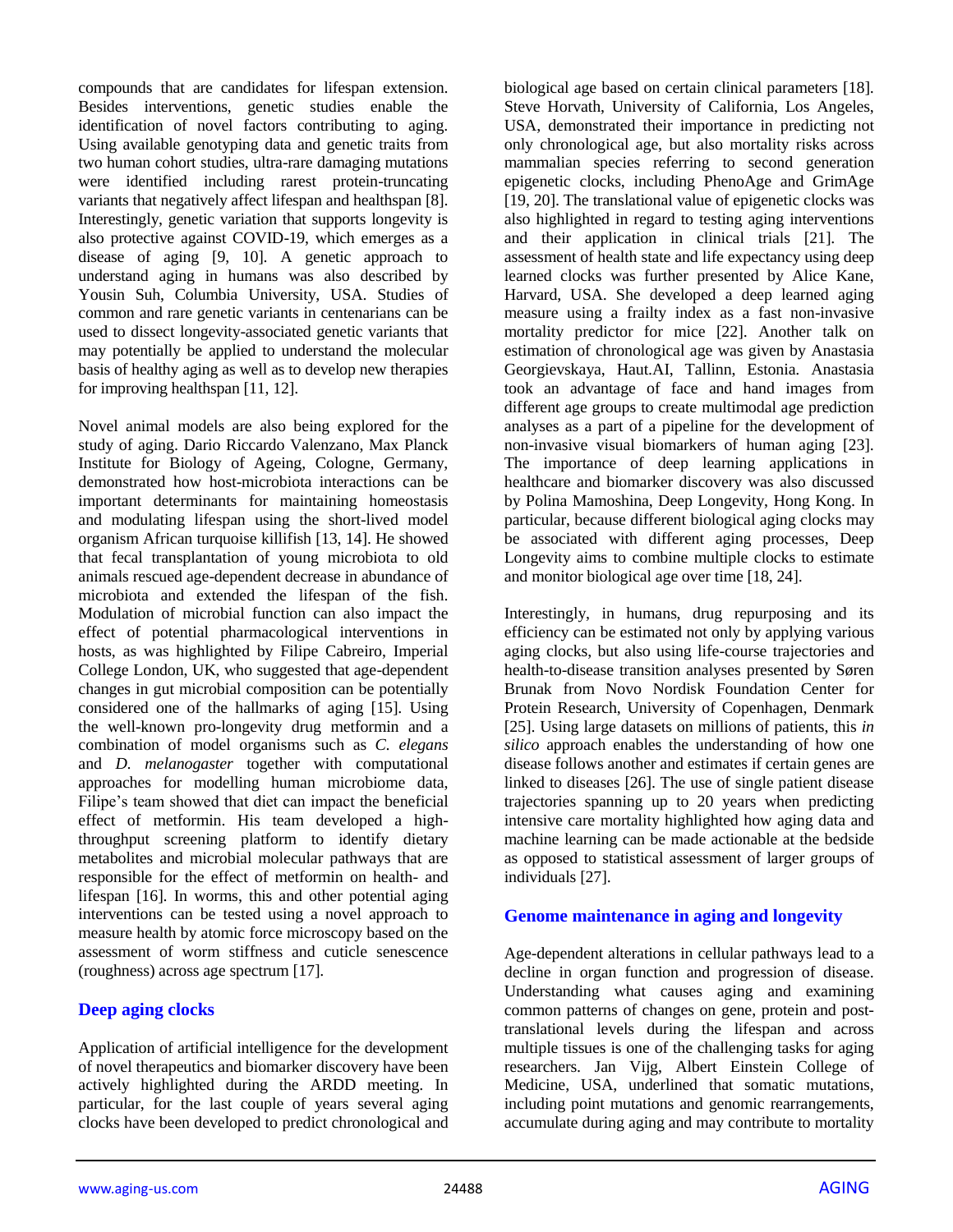and disease [28]. Applying single-cell sequencing allows the identification of an age-dependent exponential increase in mutation frequency in human B lymphocytes [29] and liver hepatocytes [30], and propose mechanisms of how *de novo* mutations accumulate from early embryogenesis to adulthood and old age, and lead to the development of disease [28]. A topic of chromosomal aging was also highlighted in regard to reproductive lifespan by Eva Hoffmann, University of Copenhagen, Denmark. Investigations of changes in fertility rate during aging showed that chromosome errors and aberrations in oocytes control natural fertility in humans [31]. Based on current knowledge of genetic regulation of reproductive aging, interventions for pregnancy loss are being developed and were discussed during the ARDD meeting.

Interestingly, a genetic network that controls reproductive aging and somatic maintenance is primarily related to pathways associated with DNA repair and cell cycle regulation. Substantial research in aging has been done towards investigating nuclear DNA damage, which associates with multiple hallmarks of aging [32], as well as developing interventional strategies for protecting the aging genome [33]. Björn Schumacher, University of Cologne, Germany, characterized molecular consequences of DNA damage either in germline or somatic cells [34, 35] and examined molecular pathways that regulate somatic maintenance using *C. elegans* as a model organism. His recent discovery of epigenetic modifiers that are required for maintaining lifespan after DNA damage [36] shed light on novel molecular pathways linking DNA damage, epigenetics and longevity. A connection between DNA damage/repair, post-translational modifications and longevity was also presented by Vera Gorbunova, University of Rochester, USA, who applies a comparative biology approach to study short- and long-lived animals. Her team showed that the DNA double strand break (DSB) repair efficiency shows strong positive correlation with maximum lifespan across mammalian species. Higher DNA repair efficiency in long-lived species was, in large part, due to the higher activity of the histone deacetylase and mono-ADP-rybosylase, Sirtuin 6 (SIRT6) [37]. Vera"s talk also included unpublished data in humans showing that rare missense mutations in SIRT6 sequence identified in human centenarians are associated with more efficient DNA DSB repair. The functional role of SIRT6 in DNA repair also includes acting as a sensor of DSB, observed by Debra Toiber, Ben Gurion University of the Negev, Israel. Her data illustrates that SIRT6 directly binds to DNA, is recruited to the site of damage independently of PARP, MRE11 and KU80 and triggers activation of a DNA damage response [38]. Considering that SIRT6 depletion leads to accelerated aging and neurodegeneration phenotypes in mice, targeting it could

be a potential strategy for the development of novel neuroprotective therapeutics [39, 40].

Importantly, genome maintenance and age-dependent changes in gene expression patterns are primarily dependent on chromatin state and epigenetic modifications [41]. David Sinclair, Harvard, USA, showed that DSBs may drive age-dependent epigenetic alterations and loss of cellular identity. Using a transgenic mouse system for inducible creation of DSBs, he revealed that loss of epigenetic structures, an accumulation of epigenetic noise and increased predicted DNA methylation changes increase with age and DNA damage [42, 43]. Importantly, the introduction of an engineered vector expressing Yamanaka transcription factors, excluding c-Myc, regenerated axons after optic nerve crush injury and restored vision in old mice [44]. The effect was dependent on the DNA demethylases Tet1, Tet2 and TDG and was accompanied by a reversal of methylation patterns and resetting the DNA methylation clock. Interestingly, epigenetic modifications in aging were studied also in other model organisms. In worms, one of the euchromatin-associated epigenetic marks known to affect lifespan is H3K4me3, controlled by the COMPASS complex [45]. Carlos Silva Garcia, Harvard, USA, showed that COMPASS-related longevity in *C. elegans* is dependent on activation of SREBP1, a master regulator of lipid metabolism leading to an increase in monosaturated fatty acids that is required for lifespan extension in COMPASS*-*deficient *C.elegans* [45], and presented novel data on the involvement of CREB-regulated transcriptional coactivator CRTC1 in COMPASS-mediated lifespan extension [46]. Here, Alexey Moskalev, the Russian Academy of Sciences, Russia, discussed mechanisms associated with lifespanprolonging effects of chromatin modifier E(z) histone methyltransferases in *D. melanogaster*. The increase in lifespan of heterozygous E(z) mutant flies is associated with higher resistance to different stressors and changes in expression of genes related to immune response, cell cycle, and ribosome biogenesis [47].

# **Longevity pathways**

Longevity-associated molecular pathways are actively being explored in different model organisms. In rodents, differential gene expression in multiple tissues were described by David Glass from Regeneron, Inc., USA. Studies revealed an increase in gene expression variability during aging where bioenergetics pathways were identified to be significantly down-regulated in kidney, skeletal muscle and liver, while inflammatory signaling was upregulated in these tissues [48]. While old animals demonstrated increased activity of mammalian Target Of Rapamycin (mTOR) in skeletal muscle, it was highlighted that mTOR needs to be down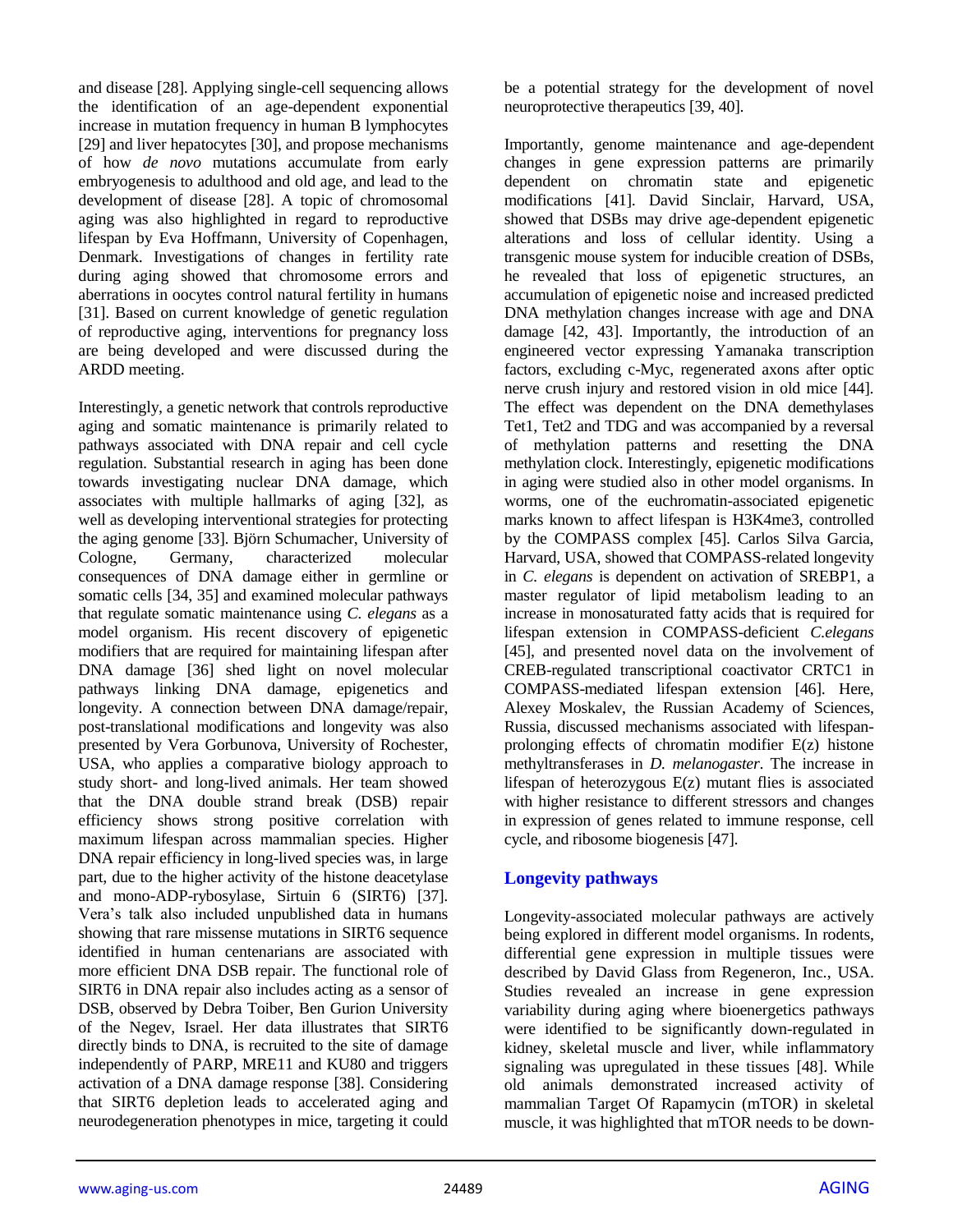regulated for healthspan benefits but not completely inhibited. By using rapalogs, inhibitors of mTOR, the authors observed improvements in the kidney of old rats and identified key regulators, including c-Myc, that are involved in the beneficial effect of mTOR inhibition [49]. In a mouse study, partial mTOR down-regulation was also shown to be beneficial for skeletal muscle – decreasing degeneration/regeneration, and, surprisingly, increasing skeletal muscle mass [50]. Another mechanism by which down-regulation of mTOR signaling leads to longevity, was presented by Collin Ewald, ETH Zurich, Switzerland. Collin"s team discovered a hydrogen sulfide pathway as a potential longevity mechanism that is up-regulated by ATF4 in dietary restriction (DR) as a stress response to a decrease in global mRNA translation [51]. Interestingly, hydrogen sulfide has already been shown to possess beneficial effects in age-related diseases with currently running clinical trials for cardio-vascular improvements (NCT02899364 and NCT02278276). However, in addition to activation of hydrogen sulfide signaling, decreased mRNA translation and ATF4 expression have a strong regulatory link to the mitochondrial translation machinery that was also shown to impact longevity [52]. Riekelt Houtkooper, Amsterdam UMC, Netherlands showed that down-regulation of mitochondrial ribosomal proteins extends lifespan [52] and presented novel data that disruption of mitochondrial dynamics [53] synergizes with reduced mitochondrial mRNA translation in *C.elegans* [54]. Marte Molenaars, Amsterdam UMC, Netherlands demonstrated that there is a balance between mRNA translation in the cytosol and in mitochondria, and inhibiting mitochondrial translation leads to the repression of cytosolic translation and lifespan extension via *atf-5*/ATF4 [55].

Another molecular mechanism tightly related with mitochondria and other organelles maintenance that is impaired during aging is autophagy [56]. Ana Maria Cuervo, Albert Einstein College of Medicine, USA, presented the importance of selective, and in particular, chaperone-mediated autophagy (CMA) in aging and age-related diseases [57]. Her recently developed mouse model to monitor CMA *in vivo* revealed that CMA activity is activated upon starvation in multiple organs, but that there are cell-type specific differences in this response [58]. CMA decline in most organs and tissues at different rate and contributes to loss of proteostasis and subsequent cell function. In the case of neurons, reduced CMA in mice leads to gradual alterations in motor-coordination and cognitive function suggesting that targeting selective autophagy can be a treatment option in neurodegenerative diseases [59]. Anais Franco Romero, University of Padova, Italy, presented data on the identification of novel FOXO-dependent genes that are related to longevity. One of the hits, the MYTHO

gene, was found to be highly up-regulated in old mice and humans compared to young ones, and is associated with impairments in the autophagy machinery and motor function alterations in *C. elegans* and *D. Rerio* model organisms. A novel mechanism linking lysosomal function and mitochondria was presented by Nuno Raimundo, Universitätsmedizin Göttingen, Germany, who studied the consequences of impaired lysosomal acidification in aging and the development of neurodegeneration. Specifically, the data illustrates that blockage of lysosomal acidification via vATPase inhibition leads to the accumulation of iron in lysosomes and cellular iron deficiency resulting in impaired mitochondrial function and development of inflammation both in cultured neurons and in the brain of mice [60].

Importantly, because multiple cellular maintenance pathways associated with longevity requires high energy consumption, mitochondrial function can be considered to possess a pivotal role to affect biological aging. Luigi Ferrucci, National Institute on Aging - NIH, USA, highlighted that restoration of mitochondrial biogenesis and function may be achieved by temporary but not long-term blockage of major energy-consuming regulatory pathways. More specifically, Luigi's talk was aimed at explaining why mitochondrial function declines with age and presented evidence of reduced resting muscle perfusion, altered lipid biosynthetic pathways and impaired activity of the carnitine shuttle [61, 62].

# **Lifestyle strategies for metabolic interventions**

Identification of longevity-associated molecular pathways and the discovery of novel biomarkers of human aging goes along with the development of effective strategies for interventions. Currently, multiple interventions have been developed to target cellular metabolism, which is considered to possess a critical function in aging process [63]. Lifestyle interventions, including diet and its nutrient composition, regulate metabolic balance and affect lifespan across different species. Andrey Parkhitko, University of Pittsburgh, USA, discussed the role of the non-essential amino acid tyrosine in aging. In fly experiments, tyrosine levels decrease with age, accompanied by an increase of tyrosine-catabolic pathways. Preliminary data revealed that down-regulation of enzymes of tyrosine degradation, including the rate-limiting tyrosine aminotransferase (TAT), extends the lifespan of *D. Melanogaster* [64]. How protein affects lifespan has been further explored by Dudley Lamming, University of Wisconsin, USA [65]. Dudley"s team dissected the role of essential dietary amino acids in regulating lifespan. Reduction of branched chain amino acids (Leucine, Isoleucine and Valine) increases metabolic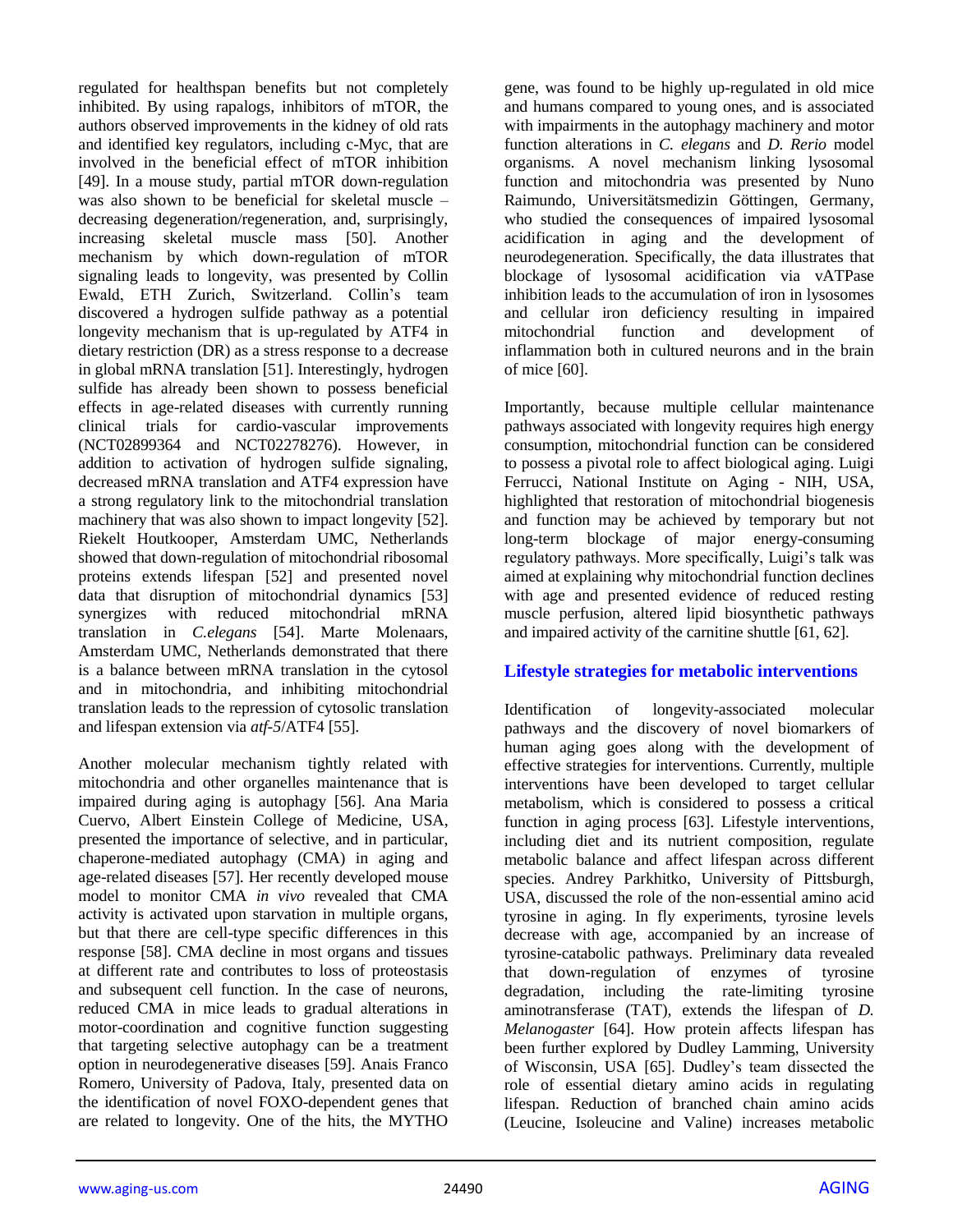health, reducing adiposity and improving glucose tolerance in mice [66]. Further studies revealed that the low BCAA diet possess geroprotective properties, extending the lifespan of two progeroid mouse models, improving metabolic health in wild-type mice throughout their lifespan, and extending the lifespan and reducing the frailty of wild-type male, but not female, mice. These effects may be mediated in part by a sexspecific effect of a low BCAA diet on mTORC1 signaling [67]. Furthermore, Heidi Pak, University of Wisconsin, USA, illustrated that fasting is required for the beneficial effect of caloric restriction on healthspan and lifespan (unpublished data). Specifically, fasting was necessary to detect improvements in insulin sensitivity and to obtain the distinct metabolomic and transcriptomic signatures observed in caloric restricted male mice. Similarly, Pam Taub, UC San Diego, USA described the beneficial role of fasting as a part of lifestyle strategies for patients with cardiometabolic disease [68]. Importantly, the circadian rhythm was highlighted to have an important role for driving metabolism and affecting the efficiency of interventions. One dietary intervention that does not affect the robustness of the circadian rhythm is time-restricted eating (TRE). Pam"s recently published study illustrated that 10 h TRE can be used as a safe and effective lifestyle intervention, together with standard medications that are applied for treatment of cardiometabolic syndrome. However, besides metabolic diseases, fasting and caloric restriction display beneficial effects also in diseases associated with premature aging. Jan Hoeijmakers, Erasmus Medical Center Rotterdam, Netherlands, presented data that caloric restriction positively affects behavior and extends the lifespan in ERCC1-deficient progeroid mice, and reduces tremors and improves the cognitive function in a human patient.

Another lifestyle intervention that has a beneficial role for healthy aging is exercise. Thomas Rando, Stanford, USA, underlined the regenerative potential of skeletal muscles from young species that decline during aging. He showed that exercise in the form of running improves functionality of muscle stem cells almost to the level of young cells and increases the aged muscle capacity to repair injury in mice [69]. The improved function of muscle stem cells in old animals after exercise was associated with up-regulation of Cyclin D1, suppression of TGFbeta signaling and an exit from quiescence [69]. However, besides a decreased capacity of muscle regeneration, a decline in muscle function is also known to occur during aging. Gerard Karsenty, Columbia University, USA highlighted that age-dependent decline in muscle function and exercise capacity can be restored using osteocalcin. Circulating levels of this bone-derived hormone dramatically decreases already in middle age, surges after running and this hormone favors muscle

function during exercise without affecting muscle mass, through two mechanisms in part. First, osteocalcin signaling in myofibers promotes uptake of glucose and fatty acids and the catabolism of these nutrients to produce ATP molecules needed for muscle function during exercise. Second, osteocalcin signaling in myofibers up-regulates the release in the circulation of muscle-derived interleukin-6 that in a feed forward loop increases the release of osteocalcin by bone during exercise and thereby exercise capacity [70]. Injection of osteocalcin increases the exercise capacity, fully restores muscle function and increases muscle mass in aged mice [70, 71]. Recent data also revealed that osteocalcin outperforms one of the leading compounds that is being tested for sarcopenia already in late clinical trials.

Benefits of exercise training for muscle function were also described in the context of maintenance of nicotinamide adenine dinucleotide (NAD<sup>+</sup>) metabolism by Jonas Thue Treebak, University of Copenhagen, Denmark. A rate-limiting enzyme of  $NAD^+$  metabolism, nicotinamide phosphoribosyltransferase (NAMPT), declines with age and was shown to be the only enzyme from the  $NAD^+$  salvage pathway that is restored by aerobic and resistance exercise training in human skeletal muscle [72]. Recent studies revealed that knockout of NAMPT in mouse skeletal muscle leads to a strong reduction in muscle function, dystrophy and premature death, suggesting a crucial role of NAMPT for maintaining  $NAD<sup>+</sup>$  levels in skeletal muscle.

# **Pharmacological approaches to modulate healthspan and lifespan**

Molecular and therapeutic importance of NAD<sup>+</sup> metabolism for aging was underlined in multiple talks at the ARDD meeting. Eric Verdin, Buck Institute, USA introduced the concept of competition among major  $NAD^+$ -utilizing enzymes for  $NAD^+$  that may explain its age-dependent decline across multiple tissues [73]. The main focus of the talk was CD38, a NAD<sup>+</sup>-metabolizing enzyme that increases with age in adipose tissues [74]. Verdin"s team discovered that CD38 activity is increased in M1 macrophages during aging and its activation depended on key cytokines from the senescence-associated secretory phenotype (SASP) secreted by senescent cells. Brenna Osborne, University of Copenhagen, Denmark further illustrated that depletion of CD38 appears to exacerbate some of the aging phenotypes in the mouse model of Cockayne syndrome, where another major  $NAD^+$ -utilizing enzyme poly(ADP) ribose polymerase 1 (PARP1), is hyperactivated. Overall, current data suggest that a crosstalk between NAD<sup>+</sup> -utilizing enzymes needs to be continuously investigated in order to develop safe and effective interventions targeting  $NAD^+$  metabolism.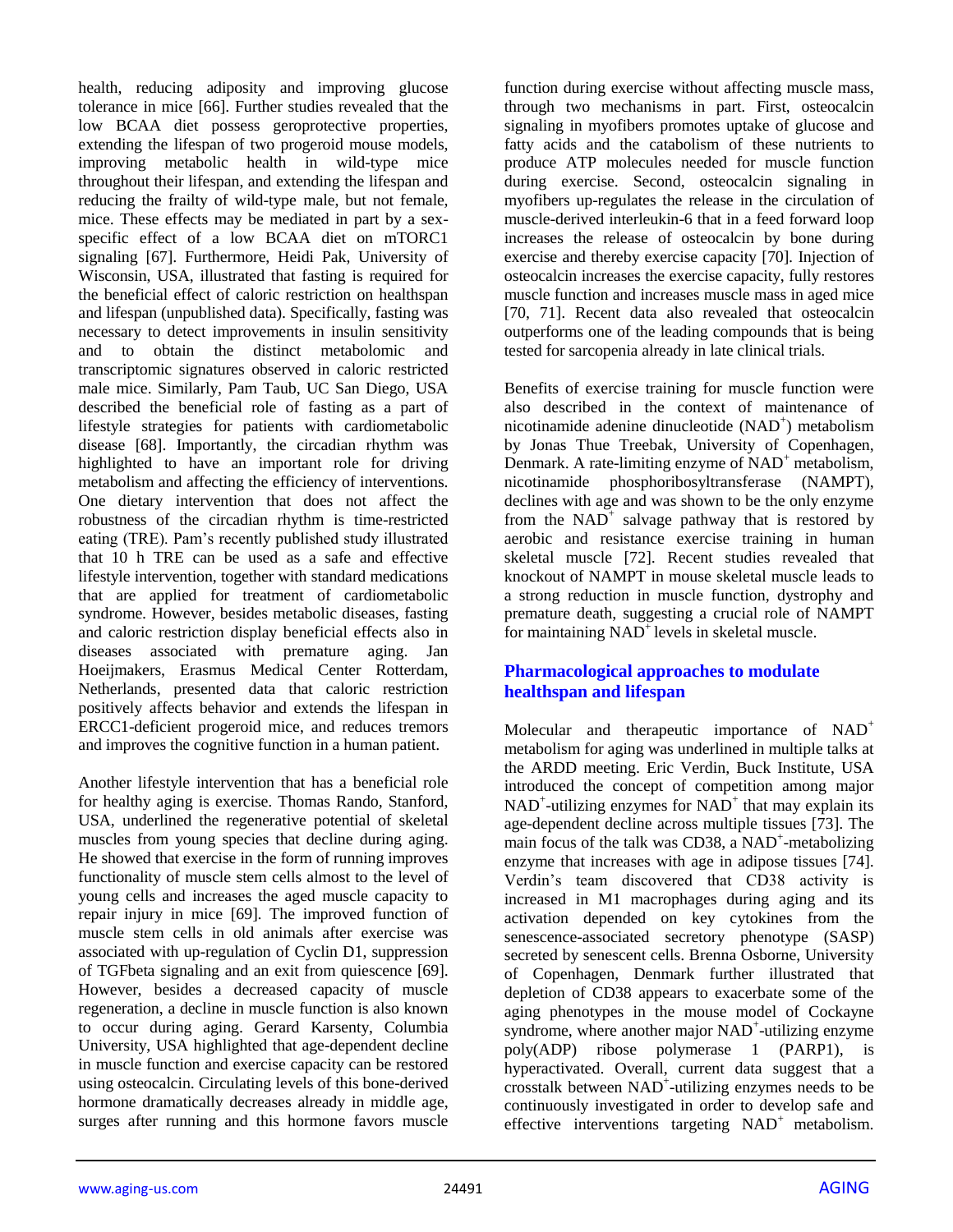However, precursors of  $NAD<sup>+</sup>$  are actively being tested in various age-associated disorders. Evandro Fei Fang, University of Oslo, Norway underlined the importance of the NAD<sup>+</sup>-mitophagy/autophagy axis in aging and neurodegeneration and presented data on how impairment of this axis contributes to the progression in accelerated aging diseases as well as in the most common dementia, the age-predisposed Alzheimer's disease [75, 76]. Induction of mitophagy either by  $NAD<sup>+</sup>$  or other mitophagy stimulators inhibits amyloidbeta and p-Tau aggregates, as well as improves memory impairments in several models of Alzheimer's disease [77, 78]. Similar results were observed by Lene Juel Rasmussen from Center for Healthy Aging, University of Copenhagen, Denmark. Lene"s team uses *in vitro* and *in vivo* animal models with a deficiency in the DNA repair gene REV1, which causes replication stress and premature aging. Suppression of REV1 is associated with high PARP1 activity, low endogenous  $NAD^+$  and low SIRT1 expression [79]. Presented data showed that mitochondrial dysfunction and morphology changes were suppressed, and autophagy was increased after nicotinamide riboside (NR) supplementation in REV1 deficient cells and that NR increased the lifespan and healthspan of REV1-deficient nematodes. Importantly, the underlying cause of the development of premature aging disorders described before are impairments in genes associated with DNA repair [80]. Morten Scheibye-Knudsen, University of Copenhagen, Denmark, demonstrated the importance of targeting DNA repair for healthy aging and illustrated how the power of AI can be applied to find novel DNA repair stimulators. Particularly, an *in silico* approach enabled the identification of novel compounds that are able to delay replicative aging and reverse senescent phenotypes in multiple primary cells, as well as improve the behavior and extend the lifespan in wildtype *D. Melanogaster* (unpublished data).

Another recently uncovered molecule that is able to improve mitochondrial function via mitophagy is Urolithin A, a gut microbiome metabolite known to improve mitochondrial function via mitophagy, increases muscle function and possesses geroprotective features across multiple species [81]. Pénélope Andreux, Amazentis, Switzerland presented results from a double blinded placebo controlled study showing that urolithin A administration in healthy elderly people is safe and was bioavailable after single or multiple doses over a 4-week period [82]. Oral consumption of urolithin A decreased plasma acylcarnitines, a sign of improved systemic mitochondrial function, and displayed transcriptomic signatures of improved mitochondrial and cellular health in muscle. Interventions targeting autophagy pathways were also highlighted by Rafael de Cabo, National Institute on Aging-NIH, USA, in the context of obesity and metabolic health. Recent data showed that disulfiram treatment prevents high-fat diet-induced obesity in mice by reducing feeding efficiency, decreasing body weight, and increasing energy expenditure [83]. Moreover, disulfiram prevents pancreatic islet hyperplasia and protects against high-fat diet-induced hepatic steatosis and fibrosis. Further experiments uncovered common molecular signatures after disulfiram treatment, revealing pathways associated with lipid and energy metabolism, redox, and detoxification and identified autophagy as one of the key targets by which disulfiram mediates its beneficial effects in cell culture [84]. The link between metabolic health and age-related bone loss was highlighted by Moustapha Kassem, Molecular Endocrinology Unit, University of Southern Denmark, Denmark, who suggested targeting skeletal mesenchymal stem cells (MSC) for the treatment of age-related osteoporosis. A decline in bone marrow composition, as well as alterations in the function of MSC in bone remodelling, are known to occur during aging [85]. The Kassem team identified the KIAA1199 protein to be highly secreted from hMSCs during osteoblast differentiation *in vitro* [86] and is associated with recruitment of hMSC to bone formation sites [85].

Another "classical" pro-longevity pathway that is explored for the development of aging interventions is the IGF signaling pathway. For example, targeting IGFBP-specific PAPP-A protease using genetically modified mouse models leads to lifespan extension [87, 88]. Here, Adam Freund, Calico Life Sciences LLC, USA, investigated targeting PAPP-A using antibodies. RNA sequencing revealed treatment with anti-PAPP-A to down-regulate collagen and extracellular matrix genes across multiple tissues. Further investigations identified MSCs to be a primary responder to PAPP-A inhibition. Restraining MSC activity is likely to be a mechanism driving a systemic response of tissues to PAPP-A inhibition. However, further experiments are required for the development of safe and effective therapeutic strategies for reducing IGF signaling.

Importantly, IGF-1 and other pro-aging factors may trigger activation of the NF-kB signaling cascade leading to inflammation and the development of senescent phenotypes, suggesting that NF-kB plays a key role in modulating the aging process [89, 90]. Lei Zhang, University of Minnesota, USA, applied an *in silico* approach to screen compounds capable of disrupting IKKβ and NEMO association thereby inhibiting NF-kB transcriptional activation [91]. A small molecule called SR12343 was identified to suppress lipopolysaccharide (LPS)-induced acute pulmonary inflammation in mice and attenuate necrosis and muscle degeneration in a mouse model of Duchenne muscular dystrophy [91]. SR12343 also attenuated senescent cell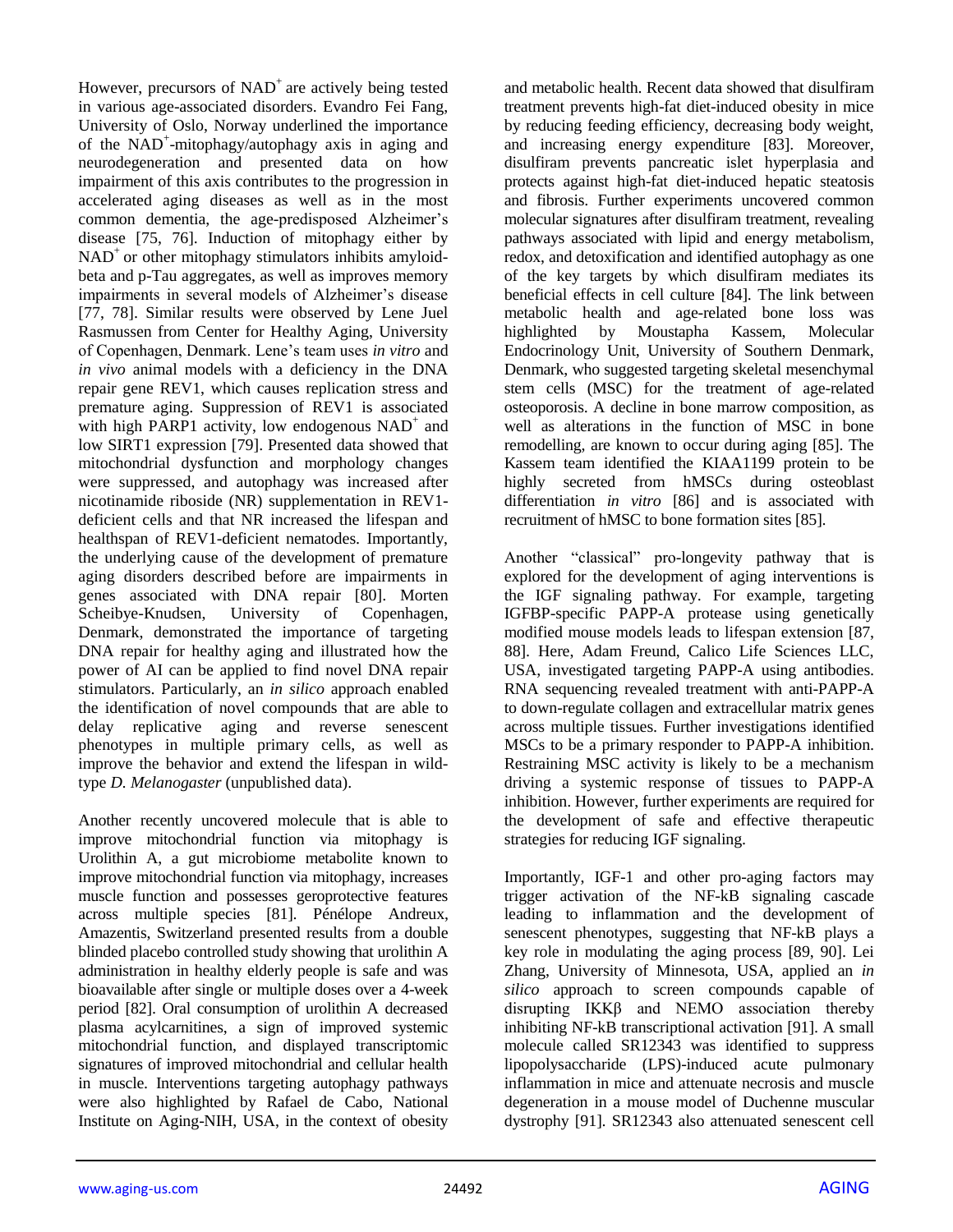phenotypes *in vitro* as well as in mouse models of premature aging. A late life intervention with SR12343 in naturally aged mice demonstrated a decrease in senescent markers in liver and muscle. Hence, pharmacological targeting of NF-kB activation offers considerable potential for improving healthspan.

#### **Interventions targeting senescent cells**

Notably, studies of multiple interventions in different aging models include examinations of various markers of cellular senescence. Its significance for the aging process has been shown multiple times across model systems [92]. Senescent cells occur in all organs, including post-mitotic brain tissues, during aging and at sites of age-related pathologies. The SASPs of senescent cells lead to chronic inflammation and may contribute to the development of various cellular phenotypes associated with aging and diseases. Hence, a novel class of drugs targeting senescent cells are emerging, including senolytics (selective elimination of senescent cells) and senomorphics (selective modification of senescent cells). However, it should be considered that cellular senescence is a balancing act between its beneficial and detrimental roles in maintaining tissue homeostasis, as described by Judith Campisi from Buck Institute, USA. For instance, removal of senescent cells by senolytic drugs is one strategy to combat aging phenotypes [93]. However, no single senolytic drug eliminates all senescent cells, likely due to the heterogeneity among cells and distinct cell-type specific differences and variations in the SASP [94]. Moreover, it was highlighted that the SASP also varies depending on the senescence inducer [93] underlining the question: "what drives cells into senescence during natural aging?". In particular, this question was addressed by Kotb Abdelmohsen, National Institute on Aging - NIH, USA, who presented data on the identification of a transcriptome signature of cellular senescence based on RNA sequencing [95]. His team identified the microRNA miR-340-5p to be highly expressed in senescence triggered by several inducers across multiple cell types. MiR-340-5p promotes senescence through the downstream effector Lamin B receptor (LBR). They also discovered that miR-340-5p is senolytic-associated or *senomiR* that sensitizes senescent cells to senolytic drugs.

Several strategies were proposed to target senescent cells. Marсo Demaria, ERIBA, Netherlands, demonstrated the important role of oxygen in the development of the senescence phenotype [96]. Data illustrated that growth arrest, lysosomal activity and DNA damage signalling were similarly activated in senescent cells cultured at 1% or 5% oxygen, but induction of the SASP was suppressed by low oxygen.

Tissues exposed to low oxygen also expressed a lower SASP than more oxygenated ones. It was demonstrated that hypoxia restrains SASP via AMPK activation and mTOR inhibition, and that intermittent treatment with hypoxia mimetic compounds can serve as a potential strategy for the reduction of SASP *in vivo*. Further, Peter de Keizer, University Medical Center Utrecht, Netherlands underlined again the problem of the existence of distinct subtypes of cellular senescence and the absence of senescence-specific markers. A strategy of FOXO4-p53 targeting using a designed FOXO4 peptide and other FOXO4-p53 inhibitory compounds can be applied to selectively eliminate senescence cells that appear during aging, as well as "senescence-like" chemoresistant cancer cells [97]. Laura Niedernhofer, University of Minnesota, USA, demonstrated a senolytic activity of fisetin, a natural flavonoid that improves the health- and lifespan in mouse models of normal and accelerated aging [98]. It was highlighted that several clinical trials with fisetin, also in regard to COVID-19, are under way.

Another application of small molecules, resveralogues, to target senescent cells by reversing their phenotype was presented by Richard Faragher, University of Brighton, UK [99]. A range of compounds based on resveratrol were able to reverse senescent phenotypes and restore proliferative capacity by altering mRNA splicing and moderating splicing factor levels [100]. Those compounds that were also able to activate SIRT1 demonstrated greater abilities to rescue cells from the senescence state [101].

Interestingly, screening of novel molecules using advanced AI-based tools and targeting senescent cells is also emerging. Carolina Reis, OneSkin, USA, underlined the importance of skin aging and illustrated why targeting senescent cells with novel senotherapeutic compounds can promote skin health in order to delay the onset of age-related diseases. Cell-based drug screening identified a lead compound, OS-1, that was able to reduce senescent cell burden and protect cells from UVB-induced photoaging. In addition, OS-1 was shown to reduce the molecular age of the skin using their developed skin-specific epigenetic clock [102] and showed benefits for skin health in a clinical study. Further experiments are being performed to examine whether OS-1 affects lifespan and healthspan in model organisms.

Besides that application of lifestyle strategies that in many cases can mimic pharmacological therapies or possess synergetic effects for healthspan and lifespan, one should consider more upstream events on the level of prediction of disease. In this regard, development of noninvasive biomarkers for human aging acquires special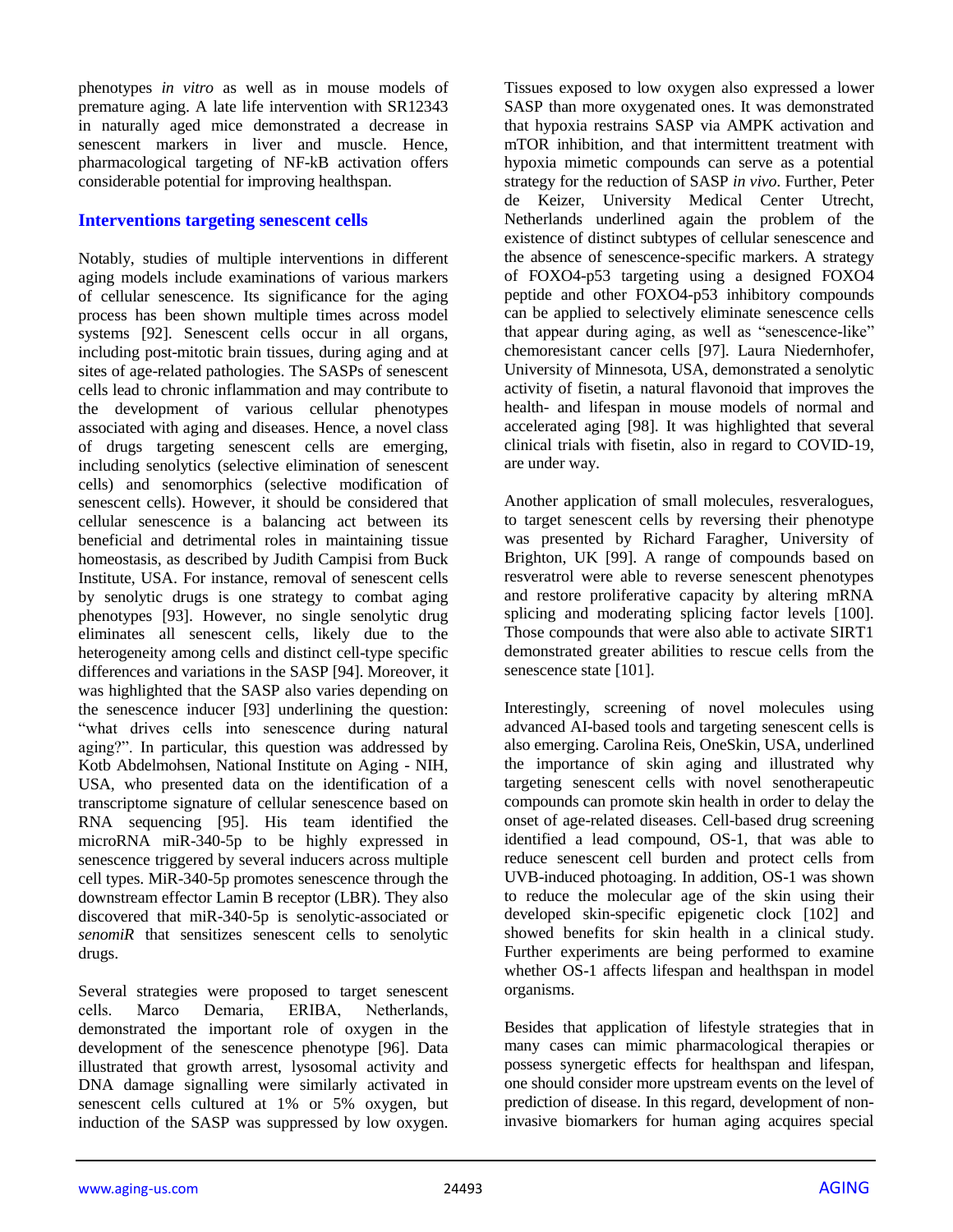significance. Majken Jensen, University of Copenhagen, Denmark illustrated the value of investigating highdensity lipoprotein (HDL) in the context of cardiovascular diseases and demonstrated HDL containing apoC3 to be the only subtype of HDL that was associated with higher risk of heart disease [103]. The problem of missing stable biomarkers for dementia prediction and Alzheimer disease was also underlined in Jensen"s talk. Recently, published data revealed plasma apoE in HDL and lacking apoC3 was associated with lower dementia risk and better cognitive function [104]. This and other novel biomarkers for Alzheimer disease can be discovered using non-targeted proteomic profiling in cerebrospinal fluid (CSF) [105]. The importance of aging of the tissue producing the CSF was further demonstrated by Nanna MacAulay, University of Copenhagen, Denmark. Alterations associated with dysregulation of CSF can lead to several pathologies, including stroke-related brain edema and hydrocephalus. Water cotransporter mechanisms, rather than conventional osmotic driving forces, were highlighted to play a crucial role in the production of CSF and secretion from the blood to the brain. The  $\text{Na}^+\text{/}\text{K}^+\text{/}\text{2CI}$  cotransporter (NKCC1) was identified to mediate approximately half of the CSF production, and thus provides opportunities for developing novel interventional strategies for pathologies associated with elevated brain fluid levels [106].

### **Challenges in aging: science, society and economy**

Currently, our understanding of the molecular basis of aging and age-associated diseases is improving. However, challenges in the aging field exist and refer to both science and society in general. Nir Barzilai, Albert Einstein College of Medicine, USA, highlighted several concerns including (1) the translational value of identified longevity mechanisms and effective interventions from animals to humans, (2) the discovery of reliable biomarkers for estimation of efficiency of various therapies and (3) the existence of possible antagonistic effects between different gerotherapeutics. Importantly, these challenges may be overcome because evolutionarily conserved molecular signatures of longevity between humans and animals have been identified (unpublished) and novel aging biomarkers that distinguish specific signatures of longevity are emerging [107]. Current knowledge also highlights careful consideration of the combination of geroprotectors that potentially may not lead to synergistic effects, with the example of the known pro-longevity drug metformin [108]. Additionally, COVID-19 research was mentioned in regard to the study of aging as an opportunity to advance geroscience. Aubrey de Grey from SENS Research Foundation, USA, also highlighted this topic and underlined the importance of thinking about COVID-19 in a broader way to target not only the

immune system but aging in general, which raises a challenge to disseminate this knowledge to the public to raise awareness of the biology of aging and the possibility of interventions. Hence, novel strategies need to be implemented in order to engage the public into the field of aging.

Another challenging topic discussed by Brian Kennedy, National University of Singapore, Singapore, related to the pros and cons of different ways of testing longevity interventions. Aging interventions would benefit most by applying prevention-based approaches and biomarker discovery [109]. Understanding how different physiological measures and aging clocks correspond to each other could allow targeted testing of different types of aging interventions, including the recently published life-extending molecule 2-oxoglutarate [110]. Further, João Pedro de Magalhães, University of Liverpool, UK, touched upon the topic of longevity interventions and highlighted the exponential growth of pharmacological approaches (DrugAge database), while research in genes associated with longevity have plateaued in recent years (GenAge database). Such shift towards drug discovery is accompanied by the appearance of an anti-aging biotech sector that could bring huge economic benefits in the future [111]. However, the lifespan of anti-aging companies is relatively small due to limitations in the time and ability to validate interventions, likely related to a lack of reliable aging biomarkers. Hence, *in silico*based approaches are being applied to overcome such limitations to identify either novel genes associated with aging phenotypes [112] or discover drug candidates for life extension [113].

# **AI in aging and longevity**

At the meeting several talks have been presented showing the power of AI in healthcare and the longevity industry. Kai-Fu Lee, Sinovation Ventures and Sinovation AI Institute, China explained different aspects of artificial intelligence and underlined deep learning to possess amazing attributes and provide great opportunities for the longevity sector. Particularly, deep learning is emerging in every aspect of healthcare and could advance longevity research with new analyses of omics-based big data. Different types of deep learning, including reinforcement learning and transfer learning, were highlighted in the context of building a knowledge-based network for health status prediction. Machine learning techniques are also used to develop a broad range of aging clocks that can be pooled together to conduct AgeMetric, a master predictor of the heath state of an individual [114]. Application of AgeMetric scores were further discussed by Alex Zhavoronkov, Insilico Medicine, Hong Kong who presented how AIbased drug discovery can lead to commercial innovation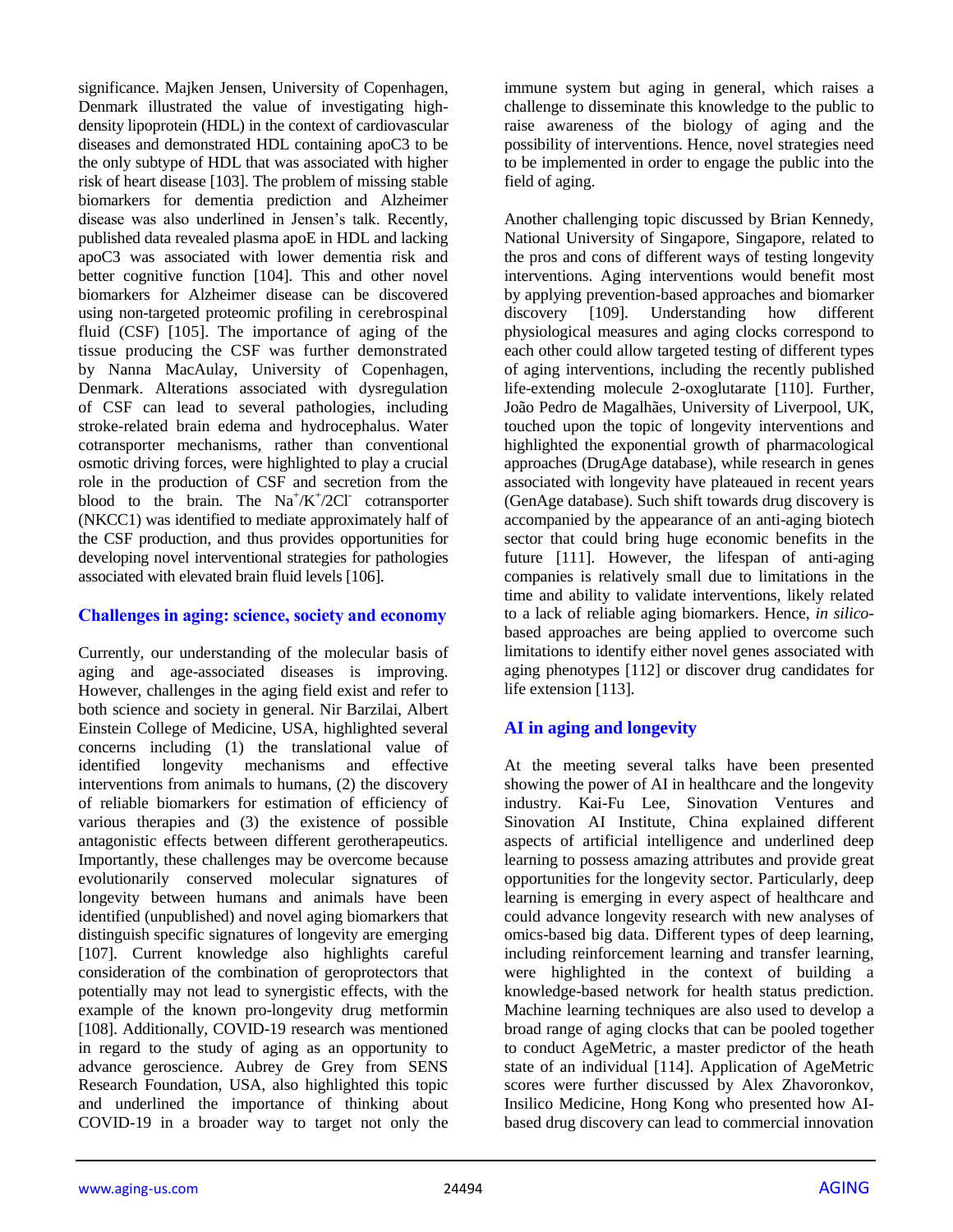in longevity. In particular, next generation AI accelerates multiple aspects of biotechnology, including identification of novel targets, a rapid development of small molecules based on known targets [115] and prediction of outcomes of clinical trials. AI outperforms in many aspects humans if enough data is provided. By using different types of data and training a network on relatively healthy people, it is possible to re-train the network on particular disease and identify features that are specific to the diseases. Application of Agemetric scores and other AI-powered preventive medicine strategies in longevity medicine not only enables the prediction of biological age and tracking of healthy state, but also can be used to understand whether an individual is aging faster and how to intervene and slow down aging.

The power of big data was also underlined by Wei-Wu He, Human Longevity Inc., USA, who discussed using big data to personalize aging interventions. These included not only omics data but also whole-body imaging techniques such as MRI. The possibility of combining very large amount of data is a unique opportunity for tailor made longevity solutions for every individual [116].

Sergey Young, Longevity Vision Fund, USA, further unravelled key driving forces within the longevity sector and explained why it is a favorable time to invest in the industry. This includes the appearance of several breakthrough innovations and a growing number of elderly people, along with an exponential increase in the prevalence of chronic age-related disease and unhealthy lifestyle. Further, the integration of AI and technology into medicine, healthcare and the longevity space will likely lead to business opportunities. All this is accompanied by an increase in capital and favourable support in the context of policies and regulations by the government.

Last, Jim Mellon, Juvenescence, UK talked about how Juvenescence focuses on ways for improving human healthspan with the mission to extend healthy lifespan by 8-10 years in the upcoming future. It was highlighted that the biotech world possesses high risks with further complications in predictions of outcomes and achievements. One of the strategies to overcome such limitations is investment in multiple higher risk projects, with the likelihood that one or two of them will succeed. An important aspect of funded projects is the application of AI to accelerate drug development and bring drugs to market as quickly as possible. A Juvenescence pipeline includes focusing on diseases that have a major commercial impact on pro-longevity effects later on, with the example of targeting chronic kidney disease, Alzheimer disease and liver disease. In addition, a

fruitful partnership with leading experts in aging and pharma companies facilitates upcoming fully developed products and FDA-approved clinical trials.

#### **CONCLUSIONS**

Current knowledge shows that aging is a very complex but plastic process. Conserved molecular pathways underlining aging can be manipulated using genetic, pharmacological and non-pharmacological approaches to significantly improve the healthspan and lifespan in model organisms, and perhaps humans. A collaborative effort between academic research with a growing number of emerging biotech companies, as well as increased investment funds to accelerate discoveries, will most likely bring effective aging pharmaceuticals in the near future. Undoubtedly, we will see more in the coming ARDD meeting in September 2021 in New York City. The future is bright.

#### **AUTHOR CONTRIBUTIONS**

G.V.M. and M.S.K. prepared the original draft of the manuscript. The remaining authors contributed equally for editing and critically reviewing the final version.

# **ACKNOWLEDGMENTS**

We dedicate this meeting summary to Jay Mitchell who was a treasured colleague and who passed away too early. We will miss him dearly.

# **CONFLICTS OF INTEREST**

E.F.F. has CRADA arrangements with ChromaDex, is a consultant to Aladdin Healthcare Technologies and the Vancouver Dementia Prevention Centre. M.S.K. is a consultant for Deep Longevity, AscentaTrio Health, Molecule, Novo Nordisk and the Longevity Vision Fund. M.S.K. is the owner of Soosys.com, Forsoegsperson.dk and a co-founder of Tracked.bio. D.A.S. is a consultant to, inventor of patents licensed to, board member of and equity owner of Iduna Therapeutics, a Life Biosciences company developing epigenetic reprograming therapies. D.A.S. is an advisor to Zymo Research, an epigenetics tools company. Additional disclosures are at [https://genetics.med.](https://genetics.med.harvard.edu/sinclair/people/sinclair-other.php) [harvard.edu/sinclair/people/sinclair-other.php.](https://genetics.med.harvard.edu/sinclair/people/sinclair-other.php)

# **FUNDING**

We would like to thank Insilico Medicine, Roche, Regeneron, Human Longevity Inc, the Longevity Vision Fund, Haut.ai, Foxo BioScience and Aging for their critical support of this meeting.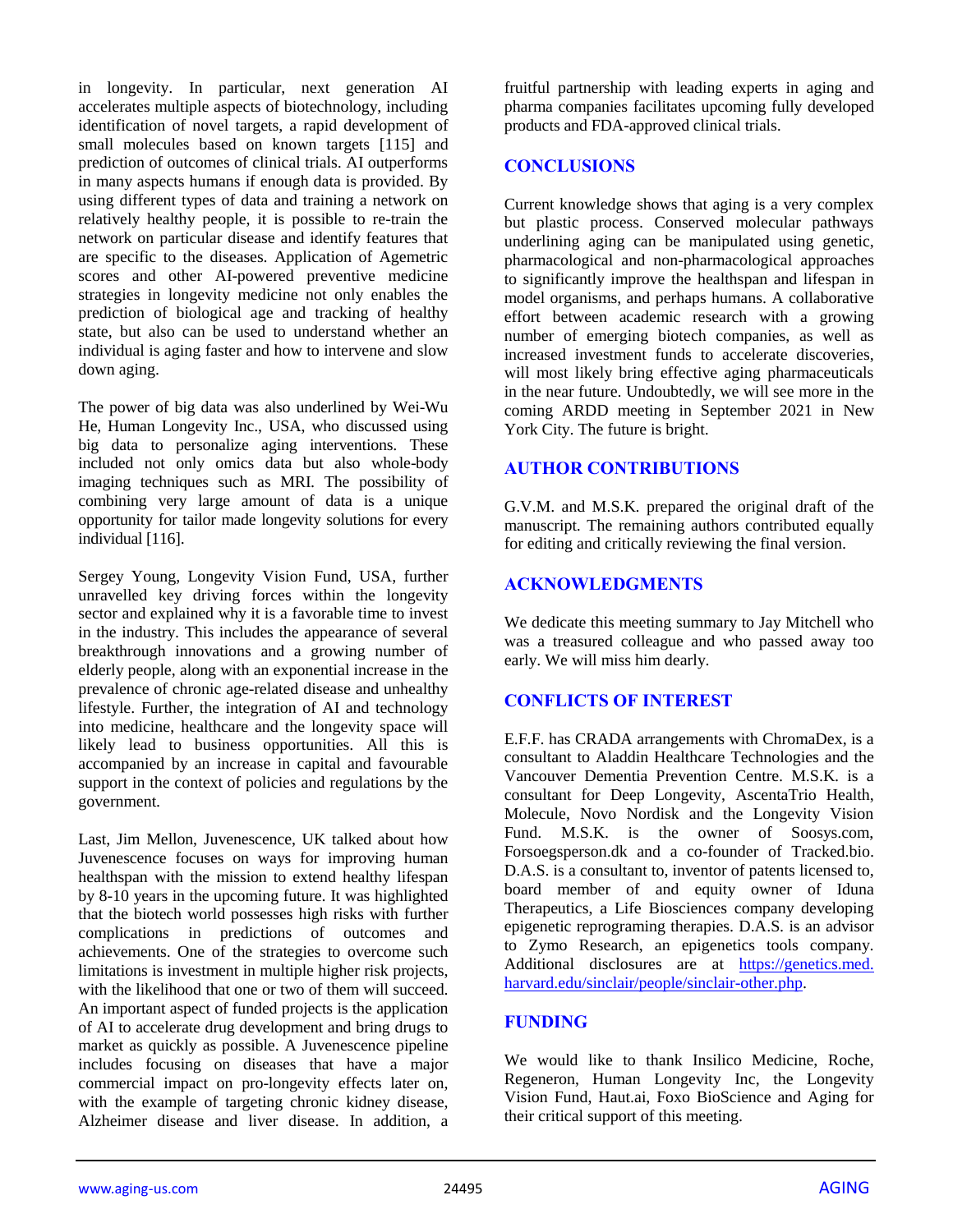S.B. is supported by the Novo Nordisk Foundation (grants NNF17OC0027594 and NNF14CC0001). F.C. acknowledges funding from the Wellcome Trust/Royal Society (102532/Z/12/Z and 102531/Z/13/A). A.M.C is supported in part by grants from JPB and Rainwaters Foundation. C.G.S.G. is funded by the NIH/NIA (K99AG065508). E.F.F. is supported by HELSE SØR-ØST (#2017056), the Research Council of Norway (#262175 and #277813), the National Natural Science Foundation of China (#81971327), an Akershus University Hospital Strategic grant (#269901), and a Rosa Sløyfe grant (#207819) from the Norwegian Cancer Society. V.N.G. is supported by grants from the National Institute on Aging. D.W.L. is supported in part by research grants and funds from the National Institutes of Health (AG041765, AG050135, AG051974, AG056771 and AG062328), the Wisconsin Partnership Program, the Progeria Research Foundation, the American Federation for Aging Research, and the University of Wisconsin-Madison School of Medicine and Public Health and Department of Medicine. The Lamming laboratory is supported in part by the U.S. Department of Veterans Affairs (I01-BX004031), and this work was supported using facilities and resources from the William S. Middleton Memorial Veterans Hospital. H.H.P. is supported by a NIA F31 predoctoral fellowship (NIA F31 AG066311). The content is solely the responsibility of the authors and does not necessarily represent the official views of the NIH. This work does not represent the views of the Department of Veterans Affairs or the United States Government. JTT is supported by the Novo Nordisk Foundation Center for Basic Metabolic Research (CBMR). CBMR is an independent Research Center at the University of Copenhagen and partially funded by an unrestricted donation from the Novo Nordisk Foundation (NNF18CC0034900). L.N. is funded by NIH/NIA (R01 AG063543-02S1). L.Z. work is funded by NIH/NIA (U19 AG056278 and P01 AG062412). L.J.R is supported by research grants from Nordea-fonden, Olav Thon Foundation, Novo Nordisk Foundation (NNF17OC0027812). L.J.R. is a member of the Clinical Academic Group: Recovery Capacity After Acute Illness in And Aging Population (RECAP). C.G.R. is supported by the Swedish Research Council (VR) grants (2015-03740, 2017-06088, and 2019-04868), the COST grant BM1408 (GENiE), and an ICMC project grant. D.T. work is funded by The David and Inez Myers foundation and ISF 188/17. D.A.S is supported by the Harvard Medical School Epigenetics Seed Grant and Development Grant, The Paul F. Glenn Foundation for Medical Research, and NIH awards (R01AG019719 and R37AG028730). B.S. acknowledges funding from the Deutsche Forschungsgemeinschaft (SCHU 2494/3- 1, SCHU 2494/7-1, SCHU 2494/10-1, SCHU 2494/11- 1, CECAD, SFB 829, KFO 286, KFO 329, and

GRK2407), the Deutsche Krebshilfe (70112899), and the H2020-MSCA-ITN-2018 (Healthage and ADDRESS ITNs). D.B. is supported by the Lundbeck foundation (# R303-2018-3159). M.S.K. is funded through the Nordea Foundation (#02-2017-1749), the Novo Nordisk Foundation (#NNF17OC0027812), the Neye Foundation, the Lundbeck Foundation (#R324- 2019-1492), the Ministry of Higher Education and Science (#0238-00003B) and Insilico Medicine.

#### **REFERENCES**

- 1. Osborne B, Bakula D, Ben Ezra M, Dresen C, Hartmann E, Kristensen SM, Mkrtchyan GV, Nielsen MH, Petr MA, Scheibye-Knudsen M. New methodologies in ageing research. Ageing Res Rev. 2020; 62:101094. <https://doi.org/10.1016/j.arr.2020.101094> PMI[D:32512174](https://pubmed.ncbi.nlm.nih.gov/32512174)
- 2. Coscia F, Doll S, Bech JM, Schweizer L, Mund A, Lengyel E, Lindebjerg J, Madsen GI, Moreira JM, Mann M. A streamlined mass spectrometry-based proteomics workflow for large-scale FFPE tissue analysis. J Pathol. 2020; 251:100–12. <https://doi.org/10.1002/path.5420> PMID[:32154592](https://pubmed.ncbi.nlm.nih.gov/32154592)
- 3. Bagdonaite I, Pallesen EM, Ye Z, Vakhrushev SY, Marinova IN, Nielsen MI, Kramer SH, Pedersen SF, Joshi HJ, Bennett EP, Dabelsteen S, Wandall HH. Oglycan initiation directs distinct biological pathways and controls epithelial differentiation. EMBO Rep. 2020; 21:e48885. <https://doi.org/10.15252/embr.201948885> PMI[D:32329196](https://pubmed.ncbi.nlm.nih.gov/32329196)
- 4. Janssens GE, Lin XX, Millan-Ariño L, Kavšek A, Sen I, Seinstra RI, Stroustrup N, Nollen EA, Riedel CG. Transcriptomics-based screening identifies pharmacological inhibition of Hsp90 as a means to defer aging. Cell Rep. 2019; 27:467–80.e6. <https://doi.org/10.1016/j.celrep.2019.03.044> PMI[D:30970250](https://pubmed.ncbi.nlm.nih.gov/30970250)
- 5. Ma S, Yim SH, Lee SG, Kim EB, Lee SR, Chang KT, Buffenstein R, Lewis KN, Park TJ, Miller RA, Clish CB, Gladyshev VN. Organization of the mammalian metabolome according to organ function, lineage specialization, and longevity. Cell Metab. 2015; 22:332–43. <https://doi.org/10.1016/j.cmet.2015.07.005>

PMI[D:26244935](https://pubmed.ncbi.nlm.nih.gov/26244935)

6. Ma S, Avanesov AS, Porter E, Lee BC, Mariotti M, Zemskaya N, Guigo R, Moskalev AA, Gladyshev VN. Comparative transcriptomics across 14 Drosophila species reveals signatures of longevity. Aging Cell. 2018; 17:e12740.

<https://doi.org/10.1111/acel.12740> PMI[D:29671950](https://pubmed.ncbi.nlm.nih.gov/29671950)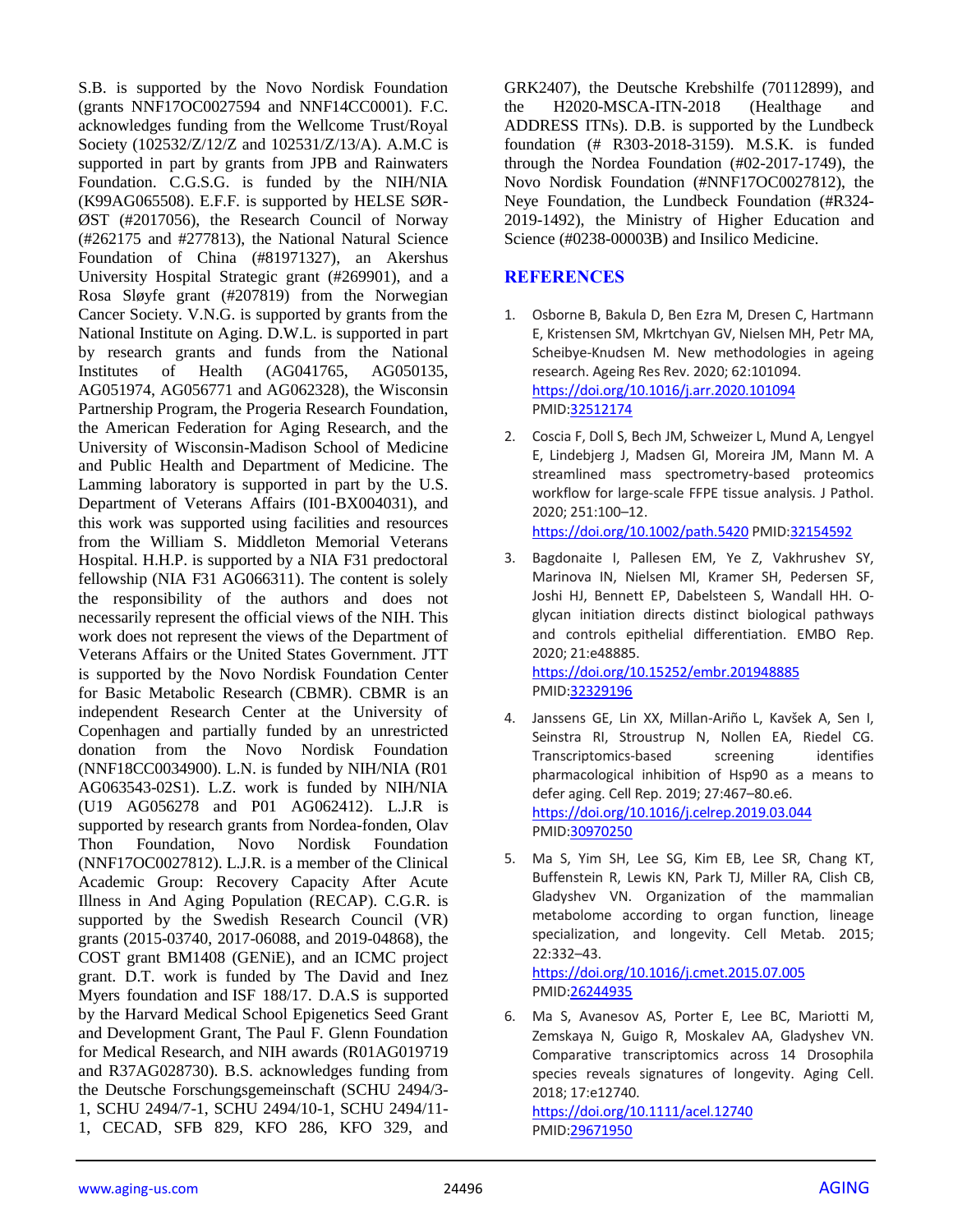7. Tyshkovskiy A, Bozaykut P, Borodinova AA, Gerashchenko MV, Ables GP, Garratt M, Khaitovich P, Clish CB, Miller RA, Gladyshev VN. Identification and application of gene expression signatures associated with lifespan extension. Cell Metab. 2019; 30:573– 93.e8.

<https://doi.org/10.1016/j.cmet.2019.06.018> PMID[:31353263](https://pubmed.ncbi.nlm.nih.gov/31353263)

- 8. Shindyapina AV, Zenin AA, Tarkhov AE, Santesmasses D, Fedichev PO, Gladyshev VN. Germline burden of rare damaging variants negatively affects human healthspan and lifespan. Elife. 2020; 9:e53449. <https://doi.org/10.7554/eLife.53449> PMID[:32254024](https://pubmed.ncbi.nlm.nih.gov/32254024)
- 9. Santesmasses D, Castro JP, Zenin AA, Shindyapina AV, Gerashchenko MV, Zhang B, Kerepesi C, Yim SH, Fedichev PO, Gladyshev VN. COVID-19 is an emergent disease of aging. Aging Cell. 2020; 19:e13230. <https://doi.org/10.1111/acel.13230> PMID[:33006233](https://pubmed.ncbi.nlm.nih.gov/33006233)
- 10. Ying K, Zhai R, Pyrkov TV, Mariotti M, Fedichev PO, Shen X, Gladyshev VN. Genetic and Phenotypic Evidence for the Causal Relationship Between Aging and COVID-19. medRxiv. Cold Spring Harbor Laboratory Press; 2020. <https://doi.org/10.1101/2020.08.06.20169854>
- 11. Zhu Y, Tazearslan C, Suh Y. Challenges and progress in interpretation of non-coding genetic variants associated with human disease. Exp Biol Med (Maywood). 2017; 242:1325–34. <https://doi.org/10.1177/1535370217713750> PMID[:28581336](https://pubmed.ncbi.nlm.nih.gov/28581336)
- 12. Zhu Y, Suh Y. Tri-4C: efficient identification of cisregulatory loops at hundred base pair resolution. bioRxiv. Cold Spring Harbor Laboratory; 2019.
- 13. Smith P, Willemsen D, Popkes M, Metge F, Gandiwa E, Reichard M, Valenzano DR. Regulation of life span by the gut microbiota in the short-lived African turquoise killifish. Elife. 2017; 6:e27014. <https://doi.org/10.7554/eLife.27014> PMID[:28826469](https://pubmed.ncbi.nlm.nih.gov/28826469)
- 14. Valenzano DR, Benayoun BA, Singh PP, Zhang E, Etter PD, Hu CK, Clément-Ziza M, Willemsen D, Cui R, Harel I, Machado BE, Yee MC, Sharp SC, et al. The African turquoise killifish genome provides insights into evolution and genetic architecture of lifespan. Cell. 2015; 163:1539–54. <https://doi.org/10.1016/j.cell.2015.11.008>

PMID[:26638078](https://pubmed.ncbi.nlm.nih.gov/26638078)

15. Bana B, Cabreiro F. The microbiome and aging. Annu Rev Genet. 2019; 53:239–61. [https://doi.org/10.1146/annurev-genet-112618-](https://doi.org/10.1146/annurev-genet-112618-043650) [043650](https://doi.org/10.1146/annurev-genet-112618-043650) PMID[:31487470](https://pubmed.ncbi.nlm.nih.gov/31487470)

16. Pryor R, Norvaisas P, Marinos G, Best L, Thingholm LB, Quintaneiro LM, De Haes W, Esser D, Waschina S, Lujan C, Smith RL, Scott TA, Martinez-Martinez D, et al. Host-microbe-drug-nutrient screen identifies bacterial effectors of metformin therapy. Cell. 2019; 178:1299– 312.e29.

<https://doi.org/10.1016/j.cell.2019.08.003> PMI[D:31474368](https://pubmed.ncbi.nlm.nih.gov/31474368)

17. Essmann CL, Martinez-Martinez D, Pryor R, Leung KY, Krishnan KB, Lui PP, Greene ND, Brown AE, Pawar VM, Srinivasan MA, Cabreiro F. Mechanical properties measured by atomic force microscopy define health biomarkers in ageing C. Elegans. Nat Commun. 2020; 11:1043.

<https://doi.org/10.1038/s41467-020-14785-0> PMI[D:32098962](https://pubmed.ncbi.nlm.nih.gov/32098962)

- 18. Zhavoronkov A, Mamoshina P. Deep aging clocks: the emergence of AI-based biomarkers of aging and longevity. Trends Pharmacol Sci. 2019; 40:546–49. <https://doi.org/10.1016/j.tips.2019.05.004> PMI[D:31279569](https://pubmed.ncbi.nlm.nih.gov/31279569)
- 19. Lu AT, Quach A, Wilson JG, Reiner AP, Aviv A, Raj K, Hou L, Baccarelli AA, Li Y, Stewart JD, Whitsel EA, Assimes TL, Ferrucci L, Horvath S. DNA methylation GrimAge strongly predicts lifespan and healthspan. Aging (Albany NY). 2019; 11:303–27. <https://doi.org/10.18632/aging.101684> PMI[D:30669119](https://pubmed.ncbi.nlm.nih.gov/30669119)
- 20. Levine ME, Lu AT, Quach A, Chen BH, Assimes TL, Bandinelli S, Hou L, Baccarelli AA, Stewart JD, Li Y, Whitsel EA, Wilson JG, Reiner AP, et al. An epigenetic biomarker of aging for lifespan and healthspan. Aging (Albany NY). 2018; 10:573–91. <https://doi.org/10.18632/aging.101414> PMI[D:29676998](https://pubmed.ncbi.nlm.nih.gov/29676998)
- 21. Fahy GM, Brooke RT, Watson JP, Good Z, Vasanawala SS, Maecker H, Leipold MD, Lin DT, Kobor MS, Horvath S. Reversal of epigenetic aging and immunosenescent trends in humans. Aging Cell. 2019; 18:e13028. <https://doi.org/10.1111/acel.13028> PMI[D:31496122](https://pubmed.ncbi.nlm.nih.gov/31496122)
- 22. Schultz MB, Kane AE, Mitchell SJ, MacArthur MR, Warner E, Vogel DS, Mitchell JR, Howlett SE, Bonkowski MS, Sinclair DA. Age and life expectancy clocks based on machine learning analysis of mouse frailty. Nat Commun. 2020; 11:4618. <https://doi.org/10.1038/s41467-020-18446-0> PMI[D:32934233](https://pubmed.ncbi.nlm.nih.gov/32934233)
- 23. Bobrov E, Georgievskaya A, Kiselev K, Sevastopolsky A, Zhavoronkov A, Gurov S, Rudakov K, Del Pilar Bonilla Tobar M, Jaspers S, Clemann S. PhotoAgeClock: deep learning algorithms for development of non-invasive visual biomarkers of aging. Aging (Albany NY). 2018; 10:3249–59.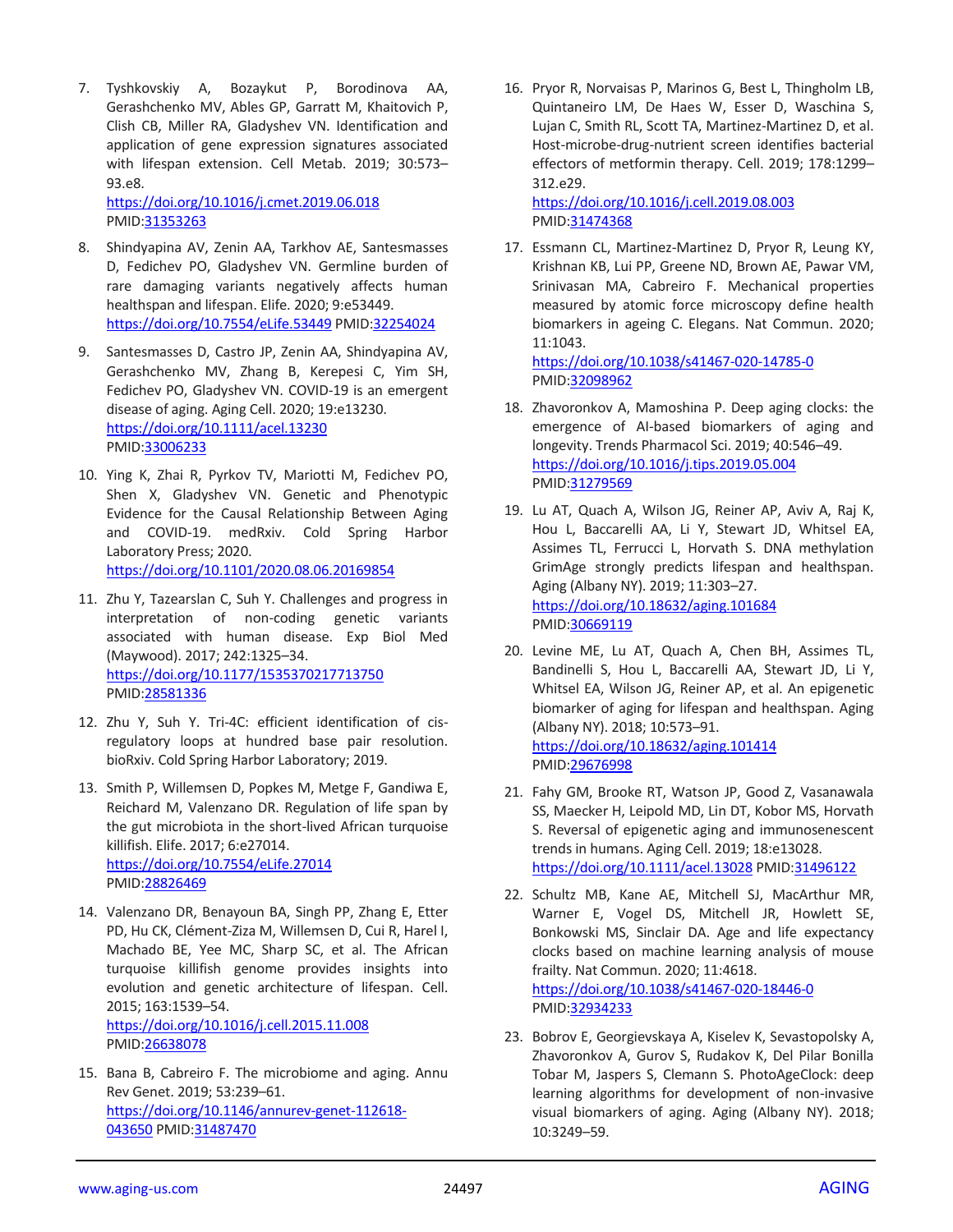<https://doi.org/10.18632/aging.101629> PMID[:30414596](https://pubmed.ncbi.nlm.nih.gov/30414596)

- 24. Galkin F, Mamoshina P, Aliper A, Putin E, Moskalev V, Gladyshev VN, Zhavoronkov A. Human gut microbiome aging clock based on taxonomic profiling and deep learning. iScience. 2020; 23:101199. <https://doi.org/10.1016/j.isci.2020.101199> PMID[:32534441](https://pubmed.ncbi.nlm.nih.gov/32534441)
- 25. Hu JX, Thomas CE, Brunak S. Network biology concepts in complex disease comorbidities. Nat Rev Genet. 2016; 17:615–29. <https://doi.org/10.1038/nrg.2016.87> PMID[:27498692](https://pubmed.ncbi.nlm.nih.gov/27498692)
- 26. Westergaard D, Moseley P, Sørup FK, Baldi P, Brunak S. Population-wide analysis of differences in disease progression patterns in men and women. Nat Commun. 2019; 10:666. <https://doi.org/10.1038/s41467-019-08475-9> PMID[:30737381](https://pubmed.ncbi.nlm.nih.gov/30737381)
- 27. Nielsen AB, Thorsen-Meyer HC, Belling K, Nielsen AP, Thomas CE, Chmura PJ, Lademann M, Moseley PL, Heimann M, Dybdahl L, Spangsege L, Hulsen P, Perner A, Brunak S. Survival prediction in intensive-care units based on aggregation of long-term disease history and acute physiology: a retrospective study of the Danish National Patient Registry and electronic patient records. Lancet Digit Health. 2019; 1:e78–89. [https://doi.org/10.1016/S2589-7500\(19\)30024-X](https://doi.org/10.1016/S2589-7500(19)30024-X) PMID[:33323232](https://pubmed.ncbi.nlm.nih.gov/33323232)
- 28. Vijg J, Dong X. Pathogenic mechanisms of somatic mutation and genome mosaicism in aging. Cell. 2020; 182:12–23. <https://doi.org/10.1016/j.cell.2020.06.024> PMID[:32649873](https://pubmed.ncbi.nlm.nih.gov/32649873)
- 29. Zhang L, Dong X, Lee M, Maslov AY, Wang T, Vijg J. Single-cell whole-genome sequencing reveals the functional landscape of somatic mutations in B lymphocytes across the human lifespan. Proc Natl Acad Sci USA. 2019; 116:9014–19. <https://doi.org/10.1073/pnas.1902510116> PMID[:30992375](https://pubmed.ncbi.nlm.nih.gov/30992375)
- 30. Brazhnik K, Sun S, Alani O, Kinkhabwala M, Wolkoff AW, Maslov AY, Dong X, Vijg J. Single-cell analysis reveals different age-related somatic mutation profiles between stem and differentiated cells in human liver. Sci Adv. 2020; 6:eaax2659. <https://doi.org/10.1126/sciadv.aax2659> PMID[:32064334](https://pubmed.ncbi.nlm.nih.gov/32064334)
- 31. Gruhn JR, Zielinska AP, Shukla V, Blanshard R, Capalbo A, Cimadomo D, Nikiforov D, Chan AC, Newnham LJ, Vogel I, Scarica C, Krapchev M, Taylor D, et al. Chromosome errors in human eggs shape natural fertility over reproductive life span. Science. 2019; 365:1466–69.

<https://doi.org/10.1126/science.aav7321> PMI[D:31604276](https://pubmed.ncbi.nlm.nih.gov/31604276)

- 32. Schumacher B, Vijg J. Age is in the nucleus. Nat Metab. 2019; 1:931–32. <https://doi.org/10.1038/s42255-019-0125-9> PMI[D:32694837](https://pubmed.ncbi.nlm.nih.gov/32694837)
- 33. Petr MA, Tulika T, Carmona-Marin LM, Scheibye-Knudsen M. Protecting the aging genome. Trends Cell Biol. 2020; 30:117–32. <https://doi.org/10.1016/j.tcb.2019.12.001> PMI[D:31917080](https://pubmed.ncbi.nlm.nih.gov/31917080)
- 34. Ermolaeva MA, Segref A, Dakhovnik A, Ou HL, Schneider JI, Utermöhlen O, Hoppe T, Schumacher B. DNA damage in germ cells induces an innate immune response that triggers systemic stress resistance. Nature. 2013; 501:416–20. <https://doi.org/10.1038/nature12452> PMI[D:23975097](https://pubmed.ncbi.nlm.nih.gov/23975097)
- 35. Ou HL, Kim CS, Uszkoreit S, Wickström SA, Schumacher B. Somatic niche cells regulate the CEP-1/p53 mediated DNA damage response in primordial germ cells. Dev Cell. 2019; 50:167–83.e8. <https://doi.org/10.1016/j.devcel.2019.06.012> PMI[D:31336098](https://pubmed.ncbi.nlm.nih.gov/31336098)
- 36. Wang S, Meyer DH, Schumacher B. H3K4me2 regulates the recovery of protein biosynthesis and homeostasis following DNA damage. Nat Struct Mol Biol. 2020; 27:1165–77. <https://doi.org/10.1038/s41594-020-00513-1> PMI[D:33046905](https://pubmed.ncbi.nlm.nih.gov/33046905)
- 37. Tian X, Firsanov D, Zhang Z, Cheng Y, Luo L, Tombline G, Tan R, Simon M, Henderson S, Steffan J, Goldfarb A, Tam J, Zheng K, et al. SIRT6 is responsible for more efficient DNA double-strand break repair in long-lived species. Cell. 2019; 177:622–38.e22. <https://doi.org/10.1016/j.cell.2019.03.043> PMI[D:31002797](https://pubmed.ncbi.nlm.nih.gov/31002797)
- 38. Onn L, Portillo M, Ilic S, Cleitman G, Stein D, Kaluski S, Shirat I, Slobodnik Z, Einav M, Erdel F, Akabayov B, Toiber D. SIRT6 is a DNA double-strand break sensor. Elife. 2020; 9:e51636. <https://doi.org/10.7554/eLife.51636> PMI[D:31995034](https://pubmed.ncbi.nlm.nih.gov/31995034)
- 39. Kaluski S, Portillo M, Besnard A, Stein D, Einav M, Zhong L, Ueberham U, Arendt T, Mostoslavsky R, Sahay A, Toiber D. Neuroprotective functions for the histone deacetylase SIRT6. Cell Rep. 2017; 18:3052–62. <https://doi.org/10.1016/j.celrep.2017.03.008> PMI[D:28355558](https://pubmed.ncbi.nlm.nih.gov/28355558)
- 40. Portillo M, Eremenko E, Kaluski S, Onn L, Stein D, Slobodnik Z, Ueberham U, Einav M, Brückner MK, Arendt T, Toiber D. Molecular Mechanism of Nuclear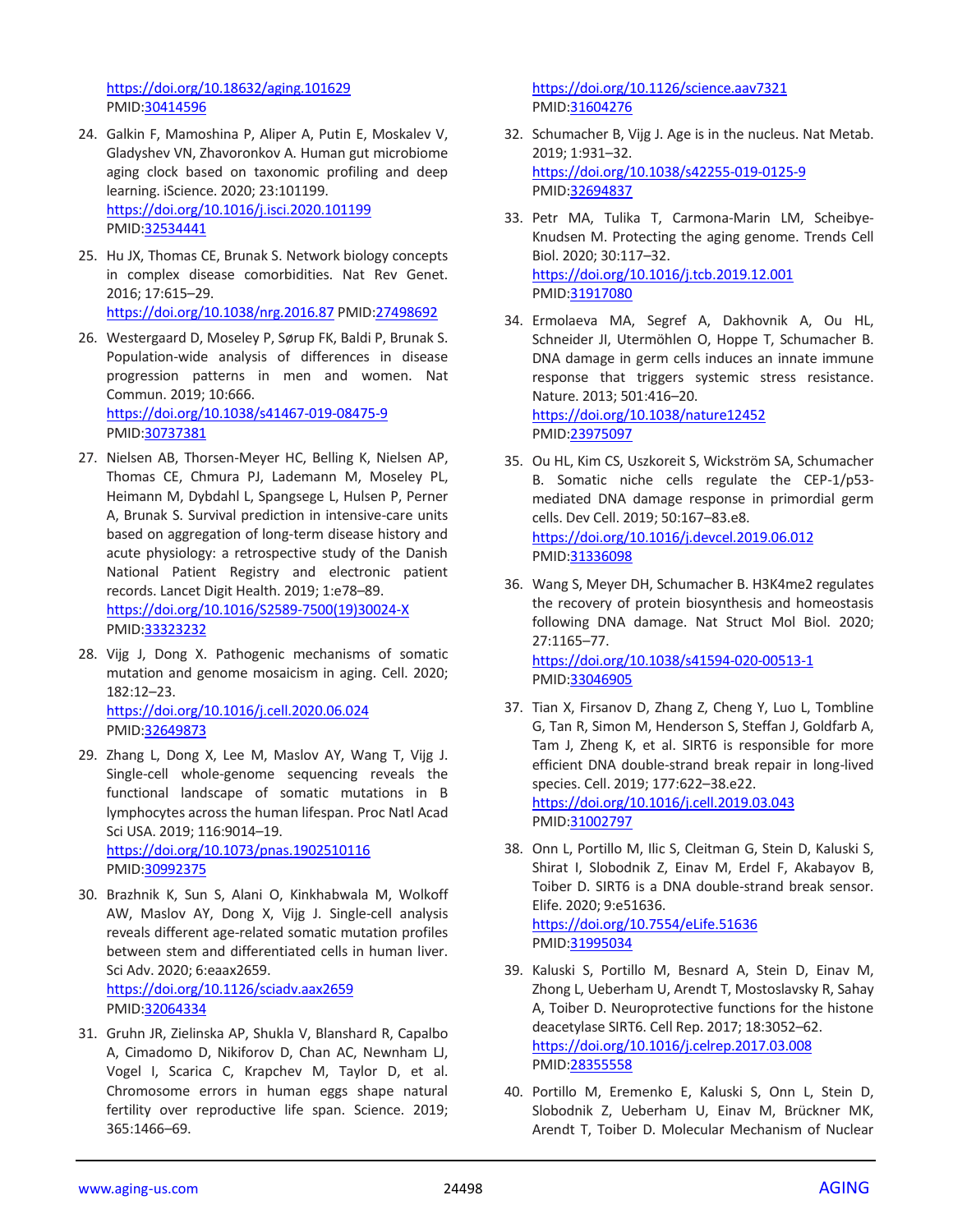Tau Accumulation and its Role in Protein Synthesis. bioRxiv. Cold Spring Harbor Laboratory; 2020. <https://doi.org/10.1101/2020.09.01.276782>

- 41. Pal S, Tyler JK. Epigenetics and aging. Sci Adv. 2016; 2:e1600584. <https://doi.org/10.1126/sciadv.1600584> PMID[:27482540](https://pubmed.ncbi.nlm.nih.gov/27482540)
- 42. Yang JH, Griffin PT, Vera DL, Apostolides JK, Hayano M, Meer MV, Salfati EL, Su Q, Munding EM, Blanchette M, Bhakta M, Dou Z, Xu C, et al. Erosion of the Epigenetic Landscape and Loss of Cellular Identity as a Cause of Aging in Mammals. bioRxiv. Cold Spring Harbor Laboratory; 2019. <https://doi.org/10.2139/ssrn.3461780>
- 43. Hayano M, Yang JH, Bonkowski MS, Amorim JA, Ross JM, Coppotelli G, Griffin PT, Chew YC, Guo W, Yang X, Vera DL, Salfati EL, Das A, et al. DNA Break-Induced Epigenetic Drift as a Cause of Mammalian Aging. bioRxiv. Cold Spring Harbor Laboratory; 2019. <https://doi.org/10.2139/ssrn.3466338>
- 44. Lu Y, Krishnan A, Brommer B, Tian X, Meer M, Vera DL, Wang C, Zeng Q, Yu D, Bonkowski MS, Yang JH, Hoffmann EM, Zhou S, et al. Reversal of ageing- and injury-induced vision loss by Tet-dependent epigenetic reprogramming. bioRxiv. Cold Spring Harbor Laboratory; 2019.

<https://doi.org/10.1101/710210>

45. Han S, Schroeder EA, Silva-García CG, Hebestreit K, Mair WB, Brunet A. Mono-unsaturated fatty acids link H3K4me3 modifiers to C. Elegans lifespan. Nature. 2017; 544:185–90.

<https://doi.org/10.1038/nature21686> PMID[:28379943](https://pubmed.ncbi.nlm.nih.gov/28379943)

- 46. Escoubas CC, Silva-García CG, Mair WB. Deregulation of CRTCs in aging and age-related disease risk. Trends Genet. 2017; 33:303–21. <https://doi.org/10.1016/j.tig.2017.03.002> PMID[:28365140](https://pubmed.ncbi.nlm.nih.gov/28365140)
- 47. Moskalev AA, Shaposhnikov MV, Zemskaya NV, Koval LА, Schegoleva EV, Guvatova ZG, Krasnov GS, Solovev IA, Sheptyakov MA, Zhavoronkov A, Kudryavtseva AV. Transcriptome analysis of long-lived Drosophila melanogaster E(z) mutants sheds light on the molecular mechanisms of longevity. Sci Rep. 2019; 9:9151. <https://doi.org/10.1038/s41598-019-45714-x> PMID[:31235842](https://pubmed.ncbi.nlm.nih.gov/31235842)
- 48. Shavlakadze T, Morris M, Fang J, Wang SX, Zhu J, Zhou W, Tse HW, Mondragon-Gonzalez R, Roma G, Glass DJ. Age-related gene expression signature in rats demonstrate early, late, and linear transcriptional changes from multiple tissues. Cell Rep. 2019; 28:3263–73.e3.

<https://doi.org/10.1016/j.celrep.2019.08.043> PMID[:31533046](https://pubmed.ncbi.nlm.nih.gov/31533046)

49. Shavlakadze T, Zhu J, Wang S, Zhou W, Morin B, Egerman MA, Fan L, Wang Y, Iartchouk O, Meyer A, Valdez RA, Mannick JB, Klickstein LB, Glass DJ. Shortterm low-dose mTORC1 inhibition in aged rats counterregulates age-related gene changes and blocks agerelated kidney pathology. J Gerontol A Biol Sci Med Sci. 2018; 73:845–52.

<https://doi.org/10.1093/gerona/glx249> PMI[D:29304191](https://pubmed.ncbi.nlm.nih.gov/29304191)

50. Joseph GA, Wang SX, Jacobs CE, Zhou W, Kimble GC, Tse HW, Eash JK, Shavlakadze T, Glass DJ. Partial inhibition of mTORC1 in aged rats counteracts the decline in muscle mass and reverses molecular signaling associated with sarcopenia. Mol Cell Biol. 2019; 39:e00141–19.

<https://doi.org/10.1128/MCB.00141-19> PMI[D:31308131](https://pubmed.ncbi.nlm.nih.gov/31308131)

51. Statzer C, Venz R, Bland M, Robida-Stubbs S, Meng J, Patel K, Emsley R, Petrovic D, Liu P, Morantte I, Haynes C, Filipovic M, Mair WB, et al. ATF-4 and hydrogen sulfide signalling mediate longevity from inhibition of translation or mTORC1. bioRxiv. Cold Spring Harbor Laboratory; 2020.

<https://doi.org/10.1101/2020.11.02.364703>

- 52. Houtkooper RH, Mouchiroud L, Ryu D, Moullan N, Katsyuba E, Knott G, Williams RW, Auwerx J. Mitonuclear protein imbalance as a conserved longevity mechanism. Nature. 2013; 497:451–57. <https://doi.org/10.1038/nature12188> PMI[D:23698443](https://pubmed.ncbi.nlm.nih.gov/23698443)
- 53. Liu YJ, McIntyre RL, Janssens GE, Houtkooper RH. Mitochondrial fission and fusion: a dynamic role in aging and potential target for age-related disease. Mech Ageing Dev. 2020; 186:111212. <https://doi.org/10.1016/j.mad.2020.111212> PMI[D:32017944](https://pubmed.ncbi.nlm.nih.gov/32017944)
- 54. Liu YJ, McIntyre RL, Janssens GE, Williams EG, Lan J, van Weeghel M, Schomakers B, van der Veen H, van der Wel NN, Yao P, Mair WB, Aebersold R, MacInnes AW, Houtkooper RH. Mitochondrial translation and dynamics synergistically extend lifespan in C. Elegans through HLH-30. J Cell Biol. 2020; 219:e201907067. <https://doi.org/10.1083/jcb.201907067> PMI[D:32259199](https://pubmed.ncbi.nlm.nih.gov/32259199)
- 55. Molenaars M, Janssens GE, Williams EG, Jongejan A, Lan J, Rabot S, Joly F, Moerland PD, Schomakers BV, Lezzerini M, Liu YJ, McCormick MA, Kennedy BK, et al. A conserved mito-cytosolic translational balance links two longevity pathways. Cell Metab. 2020; 31:549– 63.e7.

<https://doi.org/10.1016/j.cmet.2020.01.011> PMI[D:32084377](https://pubmed.ncbi.nlm.nih.gov/32084377)

56. Kroemer G, Mariño G, Levine B. Autophagy and the integrated stress response. Mol Cell. 2010; 40:280–93.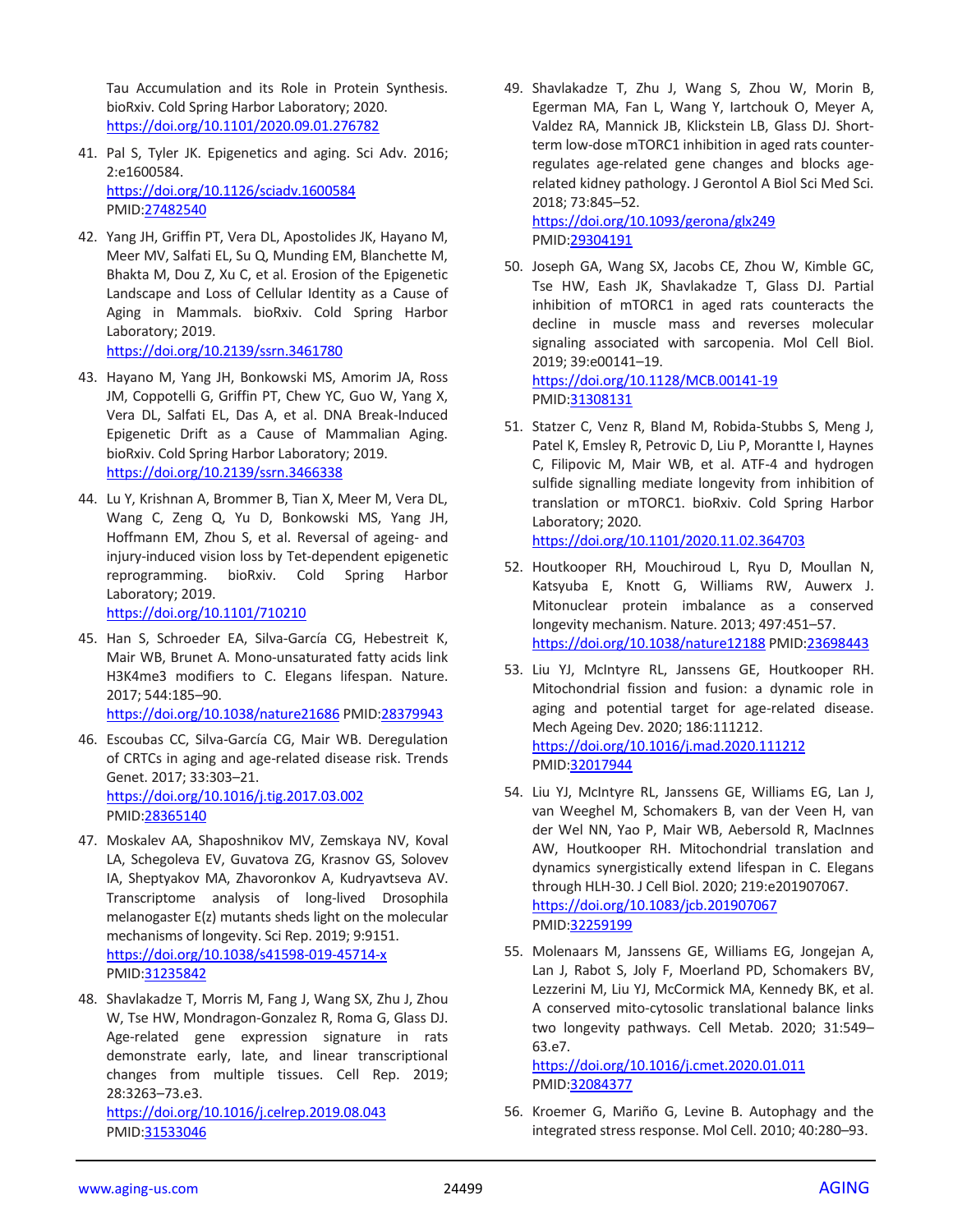<https://doi.org/10.1016/j.molcel.2010.09.023> PMID[:20965422](https://pubmed.ncbi.nlm.nih.gov/20965422)

- 57. Kaushik S, Cuervo AM. The coming of age of chaperone-mediated autophagy. Nat Rev Mol Cell Biol. 2018; 19:365–81. <https://doi.org/10.1038/s41580-018-0001-6> PMID[:29626215](https://pubmed.ncbi.nlm.nih.gov/29626215)
- 58. Dong S, Aguirre-Hernandez C, Scrivo A, Eliscovich C, Arias E, Bravo-Cordero JJ, Cuervo AM. Monitoring spatiotemporal changes in chaperone-mediated autophagy *in vivo*. Nat Commun. 2020; 11:645. <https://doi.org/10.1038/s41467-019-14164-4> PMID[:32005807](https://pubmed.ncbi.nlm.nih.gov/32005807)
- 59. Scrivo A, Bourdenx M, Pampliega O, Cuervo AM. Selective autophagy as a potential therapeutic target for neurodegenerative disorders. Lancet Neurol. 2018; 17:802–15. [https://doi.org/10.1016/S1474-4422\(18\)30238-2](https://doi.org/10.1016/S1474-4422(18)30238-2)

PMID[:30129476](https://pubmed.ncbi.nlm.nih.gov/30129476)

60. Yambire KF, Rostosky C, Watanabe T, Pacheu-Grau D, Torres-Odio S, Sanchez-Guerrero A, Senderovich O, Meyron-Holtz EG, Milosevic I, Frahm J, West AP, Raimundo N. Impaired lysosomal acidification triggers iron deficiency and inflammation *in vivo*. Elife. 2019; 8:e51031.

<https://doi.org/10.7554/eLife.51031> PMID[:31793879](https://pubmed.ncbi.nlm.nih.gov/31793879)

- 61. Adelnia F, Cameron D, Bergeron CM, Fishbein KW, Spencer RG, Reiter DA, Ferrucci L. The role of muscle perfusion in the age-associated decline of mitochondrial function in healthy individuals. Front Physiol. 2019; 10:427. <https://doi.org/10.3389/fphys.2019.00427> PMID[:31031645](https://pubmed.ncbi.nlm.nih.gov/31031645)
- 62. Ferrucci L, Zampino M. A mitochondrial root to accelerated ageing and frailty. Nat Rev Endocrinol. 2020; 16:133–34. <https://doi.org/10.1038/s41574-020-0319-y> PMID[:31992872](https://pubmed.ncbi.nlm.nih.gov/31992872)
- 63. Parkhitko AA, Filine E, Mohr SE, Moskalev A, Perrimon N. Targeting metabolic pathways for extension of lifespan and healthspan across multiple species. Ageing Res Rev. 2020; 64:101188. <https://doi.org/10.1016/j.arr.2020.101188> PMID[:33031925](https://pubmed.ncbi.nlm.nih.gov/33031925)
- 64. Parkhitko AA, Ramesh D, Wang L, Leshchiner D, Filine E, Binari R, Olsen AL, Asara JM, Cracan V, Rabinowitz JD, Brockmann A, Perrimon N. Downregulation of the tyrosine degradation pathway extends Drosophila lifespan. Elife. 2020; 9:e58053. <https://doi.org/10.7554/eLife.58053> PMID[:33319750](file:///C:/Users/OKrasnova/Desktop/IMPACT%20AGING/2020/December/202454/Richardson%20NE,%20Konon%20EN,%20Schuster%20HS,%20Mitchell%20AT,%20Boyle%20C,%20Rodgers%20AC,%20Finke%20M,%20Haider%20LR,%20Yu%20D,%20Flores%20V,%20Pak%20HH,%20Ahmad%20S,%20Ahmed%20S,%20Radcliff%20A,%20Wu%20J,%20Williams%20EM,%20Abdi%20L,%20Sherman%20DS,%20Hacker%20T,%20Lamming%20DW.%20Lifelong%20restriction%20of%20dietary%20branched-chain%20amino%20acids%20has%20sex-specific%20benefits%20for%20frailty%20and%20lifespan%20in%20mice,%20Nature%20Aging,%20in%20press)
- 65. Green CL, Lamming DW. Regulation of metabolic health by essential dietary amino acids. Mech Ageing Dev. 2019; 177:186–200.

<https://doi.org/10.1016/j.mad.2018.07.004> PMI[D:30044947](https://pubmed.ncbi.nlm.nih.gov/30044947)

66. Fontana L, Cummings NE, Arriola Apelo SI, Neuman JC, Kasza I, Schmidt BA, Cava E, Spelta F, Tosti V, Syed FA, Baar EL, Veronese N, Cottrell SE, et al. Decreased consumption of branched-chain amino acids improves metabolic health. Cell Rep. 2016; 16:520–30.

<https://doi.org/10.1016/j.celrep.2016.05.092> PMI[D:27346343](https://pubmed.ncbi.nlm.nih.gov/27346343)

- 67. Richardson NE, Konon EN, Schuster HS, Mitchell AT, Boyle C, Rodgers AC, Finke M, Haider LR, Yu D, Flores V, Pak HH, Ahmad S, Ahmed S, et al. Lifelong restriction of dietary branched-chain amino acids has sex-specific benefits for frailty and lifespan in mice, Nature Aging, in press.
- 68. Wilkinson MJ, Manoogian EN, Zadourian A, Lo H, Fakhouri S, Shoghi A, Wang X, Fleischer JG, Navlakha S, Panda S, Taub PR. Ten-hour time-restricted eating reduces weight, blood pressure, and atherogenic lipids in patients with metabolic syndrome. Cell Metab. 2020; 31:92–104.e5. <https://doi.org/10.1016/j.cmet.2019.11.004>

PMID: 31813824

- 69. Brett JO, Arjona M, Ikeda M, Quarta M, de Morrée A, Egner IM, Perandini LA, Ishak HD, Goshayeshi A, Benjamin DI, Both P, Rodríguez-Mateo C, Betley MJ, et al. Exercise rejuvenates quiescent skeletal muscle stem cells in old mice through restoration of Cyclin D1. Nat Metab. 2020; 2:307–17. <https://doi.org/10.1038/s42255-020-0190-0> PMI[D:32601609](https://pubmed.ncbi.nlm.nih.gov/32601609)
- 70. Mera P, Laue K, Ferron M, Confavreux C, Wei J, Galán-Díez M, Lacampagne A, Mitchell SJ, Mattison JA, Chen Y, Bacchetta J, Szulc P, Kitsis RN, et al. Osteocalcin signaling in myofibers is necessary and sufficient for optimum adaptation to exercise. Cell Metab. 2016; 23:1078–92.

<https://doi.org/10.1016/j.cmet.2016.05.004> PMI[D:27304508](https://pubmed.ncbi.nlm.nih.gov/27304508)

71. Mera P, Laue K, Wei J, Berger JM, Karsenty G. Osteocalcin is necessary and sufficient to maintain muscle mass in older mice. Mol Metab. 2016; 5:1042–47.

<https://doi.org/10.1016/j.molmet.2016.07.002> PMI[D:27689017](https://pubmed.ncbi.nlm.nih.gov/27689017)

72. de Guia RM, Agerholm M, Nielsen TS, Consitt LA, Søgaard D, Helge JW, Larsen S, Brandauer J, Houmard JA, Treebak JT. Aerobic and resistance exercise training reverses age-dependent decline in NAD<sup>+</sup> salvage capacity in human skeletal muscle. Physiol Rep. 2019; 7:e14139.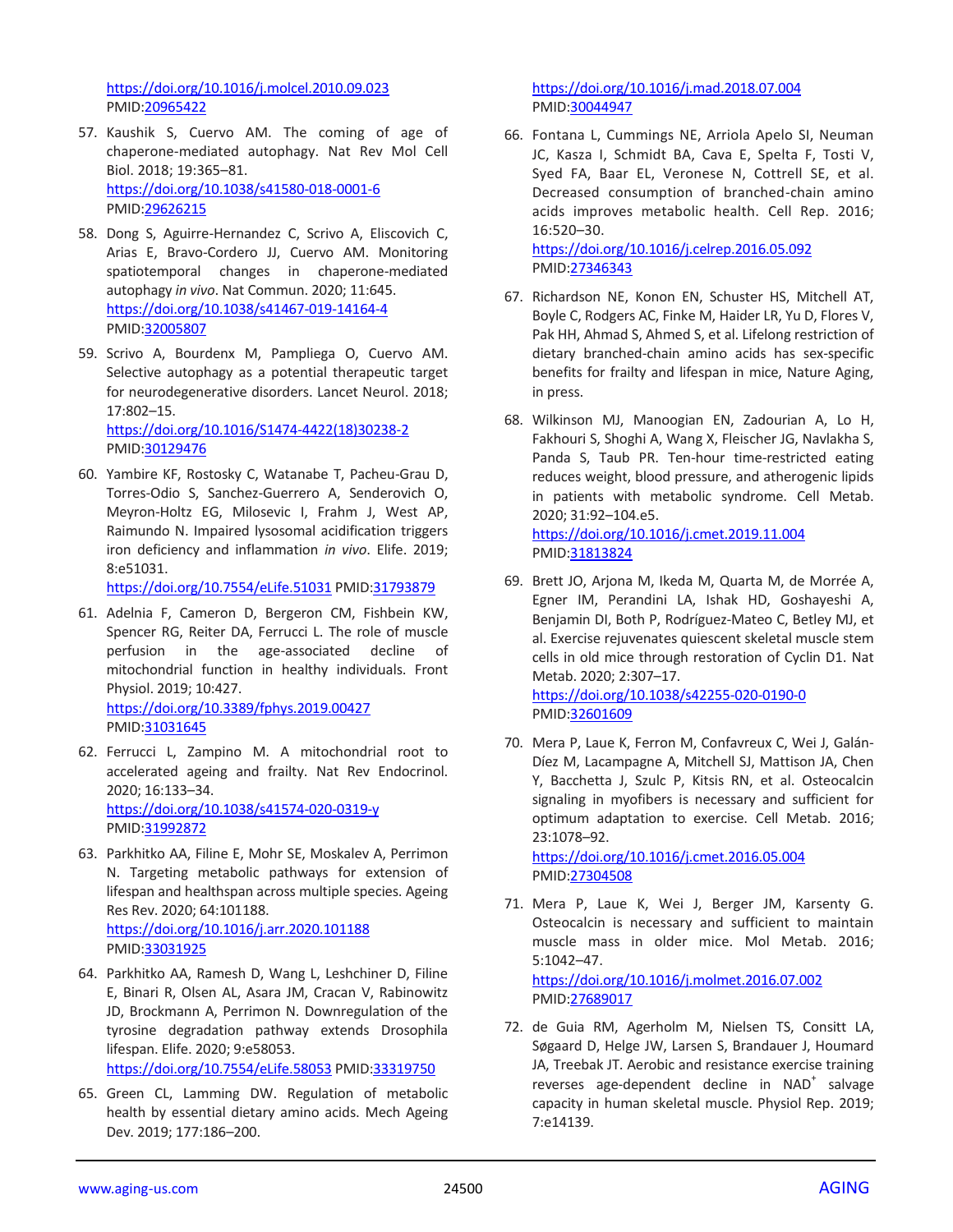<https://doi.org/10.14814/phy2.14139> PMID[:31207144](https://pubmed.ncbi.nlm.nih.gov/31207144)

- 73. Verdin E. NAD<sup>+</sup> in aging, metabolism, and neurodegeneration. Science. 2015; 350:1208–13. <https://doi.org/10.1126/science.aac4854> PMID[:26785480](https://pubmed.ncbi.nlm.nih.gov/26785480)
- 74. Covarrubias AJ, Kale A, Perrone R, Lopez-Dominguez JA, Pisco AO, Kasler HG, Schmidt MS, Wiley CD, Iyer SS, Basisty N, Wu Q, Kwok R, Heckenbach I, et al. Agingrelated inflammation driven by cellular senescence enhances NAD consumption via activation of CD38+ pro-inflammatory macrophages. bioRxiv. 2019. <https://doi.org/10.1101/609438>
- 75. Lou G, Palikaras K, Lautrup S, Scheibye-Knudsen M, Tavernarakis N, Fang EF. Mitophagy and neuroprotection. Trends Mol Med. 2020; 26:8–20. <https://doi.org/10.1016/j.molmed.2019.07.002> PMID[:31375365](https://pubmed.ncbi.nlm.nih.gov/31375365)
- 76. Lautrup S, Sinclair DA, Mattson MP, Fang EF. NAD<sup>+</sup> in brain aging and neurodegenerative disorders. Cell Metab. 2019; 30:630–55. <https://doi.org/10.1016/j.cmet.2019.09.001> PMID[:31577933](https://pubmed.ncbi.nlm.nih.gov/31577933)
- 77. Fang EF, Hou Y, Palikaras K, Adriaanse BA, Kerr JS, Yang B, Lautrup S, Hasan-Olive MM, Caponio D, Dan X, Rocktäschel P, Croteau DL, Akbari M, et al. Mitophagy inhibits amyloid-β and tau pathology and reverses cognitive deficits in models of Alzheimer's disease. Nat Neurosci. 2019; 22:401–12. <https://doi.org/10.1038/s41593-018-0332-9> PMID[:30742114](https://pubmed.ncbi.nlm.nih.gov/30742114)
- 78. Fang EF. Mitophagy and NAD<sup>+</sup> inhibit Alzheimer disease. Autophagy. 2019; 15:1112–14. <https://doi.org/10.1080/15548627.2019.1596497> PMID[:30922179](https://pubmed.ncbi.nlm.nih.gov/30922179)
- 79. Fakouri NB, Durhuus JA, Regnell CE, Angleys M, Desler C, Hasan-Olive MM, Martín-Pardillos A, Tsaalbi-Shtylik A, Thomsen K, Lauritzen M, Bohr VA, de Wind N, Bergersen LH, Rasmussen LJ. Rev1 contributes to proper mitochondrial function via the PARP-NAD<sup>+</sup>-SIRT1-PGC1α axis. Sci Rep. 2017; 7:12480. <https://doi.org/10.1038/s41598-017-12662-3> PMID[:28970491](https://pubmed.ncbi.nlm.nih.gov/28970491)
- 80. Keijzers G, Bakula D, Scheibye-Knudsen M. Monogenic diseases of DNA repair. N Engl J Med. 2017; 377:1868–76. <https://doi.org/10.1056/NEJMra1703366> PMID[:29117491](https://pubmed.ncbi.nlm.nih.gov/29117491)
- 81. Ryu D, Mouchiroud L, Andreux PA, Katsyuba E, Moullan N, Nicolet-Dit-Félix AA, Williams EG, Jha P, Lo Sasso G, Huzard D, Aebischer P, Sandi C, Rinsch C, Auwerx J. Urolithin A induces mitophagy and prolongs lifespan in

C. Elegans and increases muscle function in rodents. Nat Med. 2016; 22:879–88. <https://doi.org/10.1038/nm.4132> PMI[D:27400265](https://pubmed.ncbi.nlm.nih.gov/27400265)

- 82. Andreux PA, Blanco-Bose W, Ryu D, Burdet F, Ibberson M, Aebischer P, Auwerx J, Singh A, Rinsch C. The mitophagy activator urolithin A is safe and induces a molecular signature of improved mitochondrial and cellular health in humans. Nat Metab. 2019; 1:595–603. <https://doi.org/10.1038/s42255-019-0073-4> PMI[D:32694802](https://pubmed.ncbi.nlm.nih.gov/32694802)
- 83. Bernier M, Mitchell SJ, Wahl D, Diaz A, Singh A, Seo W, Wang M, Ali A, Kaiser T, Price NL, Aon MA, Kim EY, Petr MA, et al. Disulfiram treatment normalizes body weight in obese mice. Cell Metab. 2020; 32:203–14.e4. <https://doi.org/10.1016/j.cmet.2020.04.019> PMI[D:32413333](https://pubmed.ncbi.nlm.nih.gov/32413333)
- 84. Bernier M, Harney D, Koay YC, Diaz A, Singh A, Wahl D, Pulpitel T, Ali A, Guiterrez V, Mitchell SJ, Kim EY, Mach J, Price NL, et al. Elucidating the mechanisms by which disulfiram protects against obesity and metabolic syndrome. NPJ Aging Mech Dis. 2020; 6:8. <https://doi.org/10.1038/s41514-020-0046-6> PMI[D:32714562](https://pubmed.ncbi.nlm.nih.gov/32714562)
- 85. Chen L, Shi K, Andersen TL, Qiu W, Kassem M. KIAA1199 is a secreted molecule that enhances osteoblastic stem cell migration and recruitment. Cell Death Dis. 2019; 10:126. <https://doi.org/10.1038/s41419-018-1202-9> PMI[D:30755597](https://pubmed.ncbi.nlm.nih.gov/30755597)
- 86. Kristensen LP, Chen L, Nielsen MO, Qanie DW, Kratchmarova I, Kassem M, Andersen JS. Temporal profiling and pulsed SILAC labeling identify novel secreted proteins during *ex vivo* osteoblast differentiation of human stromal stem cells. Mol Cell Proteomics. 2012; 11:989–1007.

<https://doi.org/10.1074/mcp.M111.012138> PMI[D:22801418](https://pubmed.ncbi.nlm.nih.gov/22801418)

- 87. Conover CA, Bale LK, Mader JR, Mason MA, Keenan KP, Marler RJ. Longevity and age-related pathology of mice deficient in pregnancy-associated plasma protein-A. J Gerontol A Biol Sci Med Sci. 2010; 65:590–99. <https://doi.org/10.1093/gerona/glq032> PMI[D:20351075](https://pubmed.ncbi.nlm.nih.gov/20351075)
- 88. Bale LK, West SA, Conover CA. Inducible knockdown of pregnancy-associated plasma protein-A gene expression in adult female mice extends life span. Aging Cell. 2017; 16:895–97. <https://doi.org/10.1111/acel.12624> PMI[D:28600811](https://pubmed.ncbi.nlm.nih.gov/28600811)
- 89. Zhang L, Yousefzadeh MJ, Suh Y, Niedernhofer LJ, Robbins PD. Signal transduction, ageing and disease. Subcell Biochem. 2019; 91:227–47.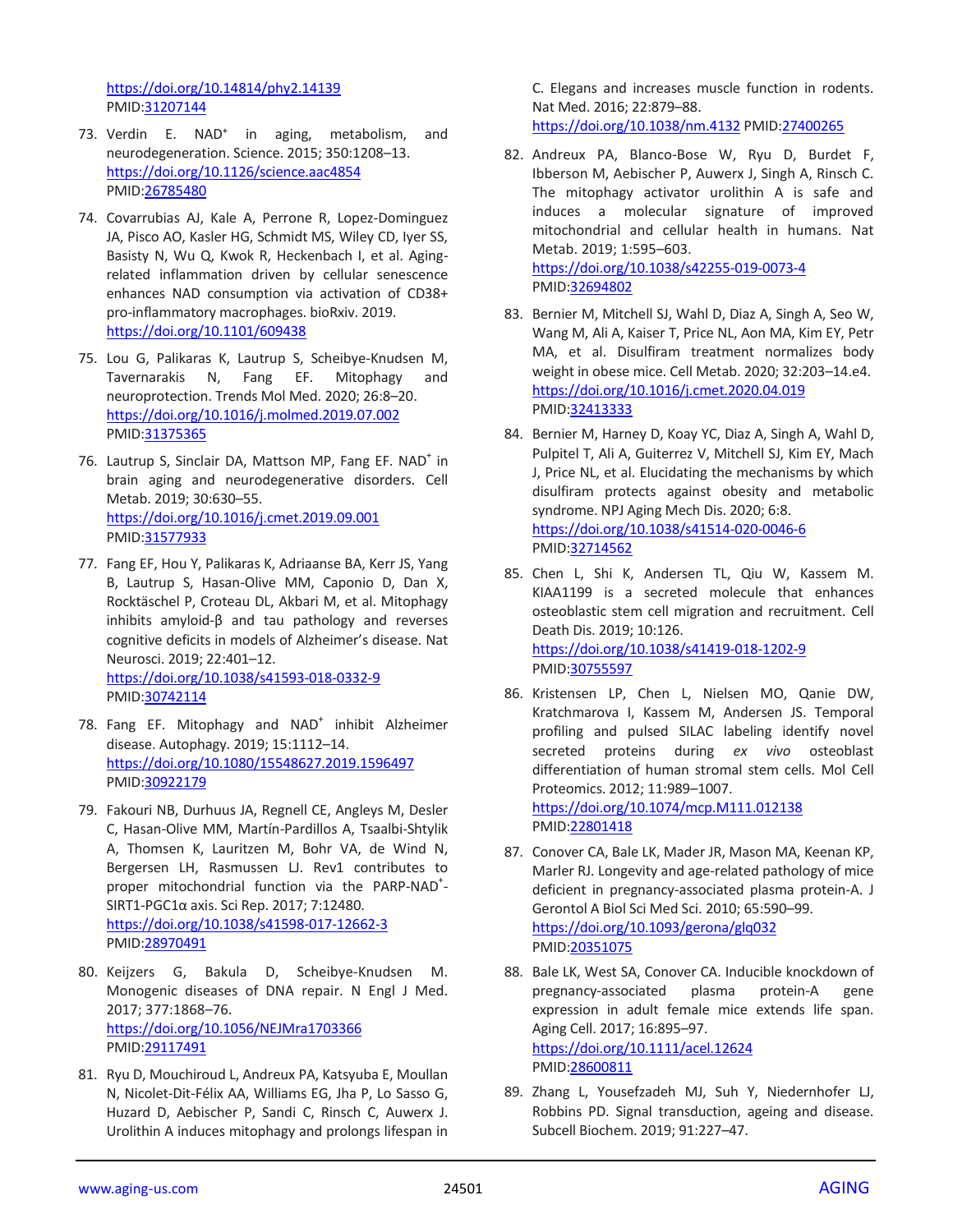[https://doi.org/10.1007/978-981-13-3681-2\\_9](https://doi.org/10.1007/978-981-13-3681-2_9) PMID[:30888655](https://pubmed.ncbi.nlm.nih.gov/30888655)

- 90. Salminen A, Kaarniranta K. Insulin/IGF-1 paradox of aging: regulation via AKT/IKK/NF-kappaB signaling. Cell Signal. 2010; 22:573–77. <https://doi.org/10.1016/j.cellsig.2009.10.006> PMID[:19861158](https://pubmed.ncbi.nlm.nih.gov/19861158)
- 91. Zhao J, Zhang L, Mu X, Doebelin C, Nguyen W, Wallace C, Reay DP, McGowan SJ, Corbo L, Clemens PR, Wilson GM, Watkins SC, Solt LA, et al. Development of novel NEMO-binding domain mimetics for inhibiting IKK/NFκB activation. PLoS Biol. 2018; 16:e2004663. <https://doi.org/10.1371/journal.pbio.2004663> PMID[:29889904](https://pubmed.ncbi.nlm.nih.gov/29889904)
- 92. Campisi J, Robert L. Cell senescence: role in aging and age-related diseases. Interdiscip Top Gerontol. 2014; 39:45–61. <https://doi.org/10.1159/000358899> PMID[:24862014](https://pubmed.ncbi.nlm.nih.gov/24862014)
- 93. Wiley CD, Campisi J. From ancient pathways to aging cells-connecting metabolism and cellular senescence. Cell Metab. 2016; 23:1013–21. <https://doi.org/10.1016/j.cmet.2016.05.010> PMID[:27304503](https://pubmed.ncbi.nlm.nih.gov/27304503)
- 94. Hernandez-Segura A, de Jong TV, Melov S, Guryev V, Campisi J, Demaria M. Unmasking transcriptional heterogeneity in senescent cells. Curr Biol. 2017; 27:2652–60.e4. <https://doi.org/10.1016/j.cub.2017.07.033> PMID[:28844647](https://pubmed.ncbi.nlm.nih.gov/28844647)
- 95. Casella G, Munk R, Kim KM, Piao Y, De S, Abdelmohsen K, Gorospe M. Transcriptome signature of cellular senescence. Nucleic Acids Res. 2019; 47:7294–305. <https://doi.org/10.1093/nar/gkz555> PMI[D:31251810](https://pubmed.ncbi.nlm.nih.gov/31251810)
- 96. Casciaro F, Borghesan M, Beretti F, Zavatti M, Bertucci E, Follo MY, Maraldi T, Demaria M. Prolonged hypoxia delays aging and preserves functionality of human amniotic fluid stem cells. Mech Ageing Dev. 2020; 191:111328. <https://doi.org/10.1016/j.mad.2020.111328>

PMID[:32800796](https://pubmed.ncbi.nlm.nih.gov/32800796)

- 97. Baar MP, Brandt RM, Putavet DA, Klein JD, Derks KW, Bourgeois BR, Stryeck S, Rijksen Y, van Willigenburg H, Feijtel DA, van der Pluijm I, Essers J, van Cappellen WA, et al. Targeted apoptosis of senescent cells restores tissue homeostasis in response to chemotoxicity and aging. Cell. 2017; 169:132–47.e16. <https://doi.org/10.1016/j.cell.2017.02.031> PMID[:28340339](https://pubmed.ncbi.nlm.nih.gov/28340339)
- 98. Yousefzadeh MJ, Zhu Y, McGowan SJ, Angelini L, Fuhrmann-Stroissnigg H, Xu M, Ling YY, Melos KI, Pirtskhalava T, Inman CL, McGuckian C, Wade EA, Kato

JI, et al. Fisetin is a senotherapeutic that extends health and lifespan. EBioMedicine. 2018; 36:18–28. <https://doi.org/10.1016/j.ebiom.2018.09.015> PMI[D:30279143](https://pubmed.ncbi.nlm.nih.gov/30279143)

- 99. Faragher RG, Ostler EL. Resveralogues: from novel ageing mechanisms to new therapies? Gerontology. 2020; 66:231–37. <https://doi.org/10.1159/000504845> PMI[D:31914446](https://pubmed.ncbi.nlm.nih.gov/31914446)
- 100. Latorre E, Birar VC, Sheerin AN, Jeynes JC, Hooper A, Dawe HR, Melzer D, Cox LS, Faragher RG, Ostler EL, Harries LW. Small molecule modulation of splicing factor expression is associated with rescue from cellular senescence. BMC Cell Biol. 2017; 18:31. <https://doi.org/10.1186/s12860-017-0147-7> PMI[D:29041897](https://pubmed.ncbi.nlm.nih.gov/29041897)
- 101. Birar VC, Sheerin AN, Ostler EL, Faragher RG. Novel resveratrol derivatives have diverse effects on the survival, proliferation and senescence of primary human fibroblasts. Biogerontology. 2020; 21:817–26. <https://doi.org/10.1007/s10522-020-09896-6> PMID[:32793997](https://pubmed.ncbi.nlm.nih.gov/32793997)
- 102. Boroni M, Zonari A, Reis de Oliveira C, Alkatib K, Ochoa Cruz EA, Brace LE, Lott de Carvalho J. Highly accurate skin-specific methylome analysis algorithm as a platform to screen and validate therapeutics for healthy aging. Clin Epigenetics. 2020; 12:105. <https://doi.org/10.1186/s13148-020-00899-1> PMID[:32660606](https://pubmed.ncbi.nlm.nih.gov/32660606)
- 103. Jensen MK, Aroner SA, Mukamal KJ, Furtado JD, Post WS, Tsai MY, Tjønneland A, Polak JF, Rimm EB, Overvad K, McClelland RL, Sacks FM. High-density lipoprotein subspecies defined by presence of apolipoprotein C-III and incident coronary heart disease in four cohorts. Circulation. 2018; 137:1364–73. [https://doi.org/10.1161/CIRCULATIONAHA.117.03127](https://doi.org/10.1161/CIRCULATIONAHA.117.031276)

[6](https://doi.org/10.1161/CIRCULATIONAHA.117.031276) PMID[:29162611](https://pubmed.ncbi.nlm.nih.gov/29162611) 104. Koch M, DeKosky ST, Goodman M, Sun J, Furtado JD, Fitzpatrick AL, Mackey RH, Cai T, Lopez OL, Kuller LH, Mukamal KJ, Jensen MK. Association of apolipoprotein E in lipoprotein subspecies with risk of dementia. JAMA Netw Open. 2020; 3:e209250.

<https://doi.org/10.1001/jamanetworkopen.2020.9250> PMID[:32648923](https://pubmed.ncbi.nlm.nih.gov/32648923)

105. Bader JM, Geyer PE, Müller JB, Strauss MT, Koch M, Leypoldt F, Koertvelyessy P, Bittner D, Schipke CG, Incesoy EI, Peters O, Deigendesch N, Simons M, et al. Proteome profiling in cerebrospinal fluid reveals novel biomarkers of Alzheimer's disease. Mol Syst Biol. 2020; 16:e9356.

<https://doi.org/10.15252/msb.20199356> PMID[:32485097](https://pubmed.ncbi.nlm.nih.gov/32485097)